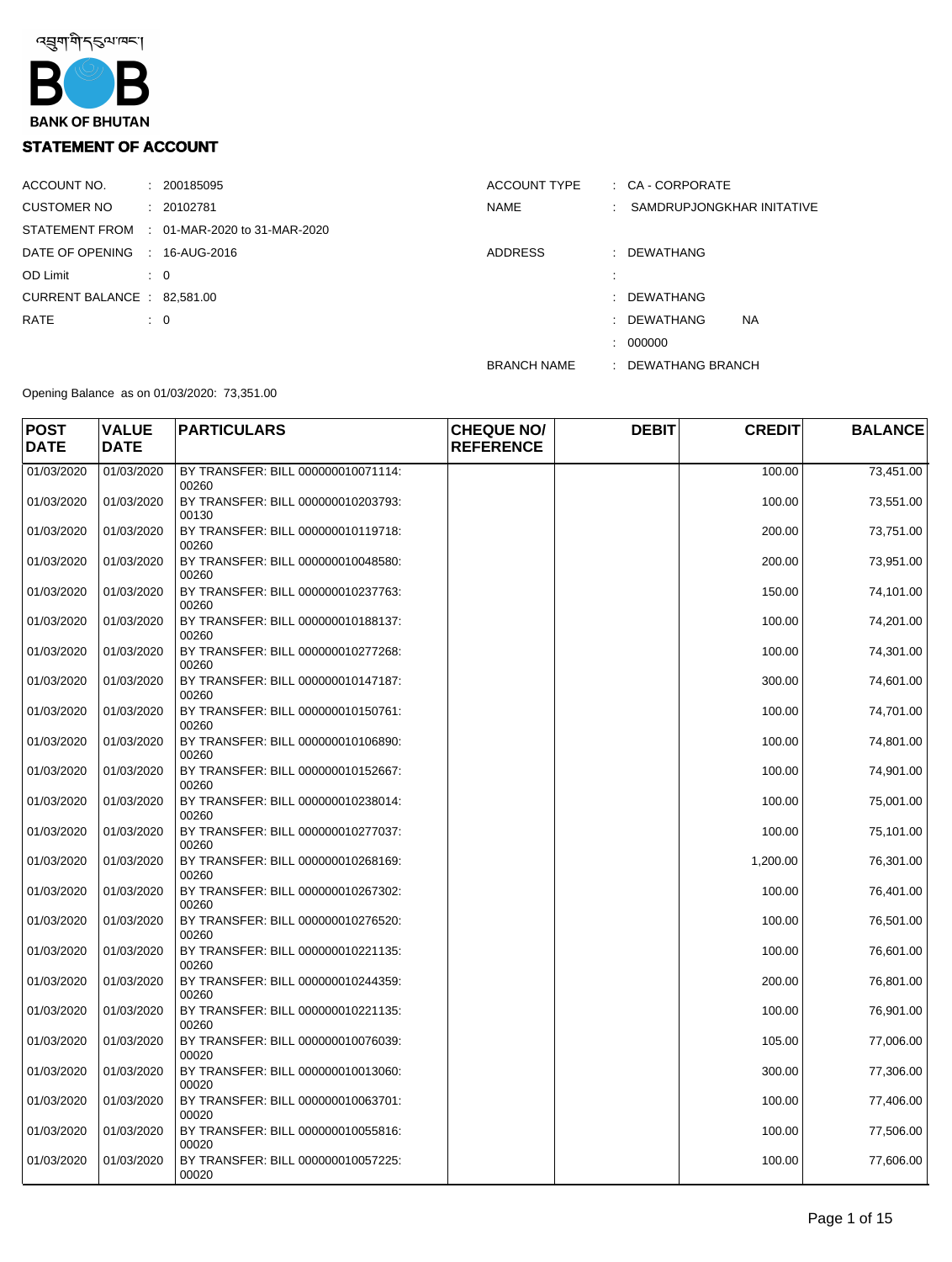Amt Brought 77,606.00

| <b>POST</b><br><b>DATE</b> | <b>VALUE</b><br><b>DATE</b> | <b>PARTICULARS</b>                                   | <b>CHEQUE NO/</b><br><b>REFERENCE</b> | <b>DEBIT</b> | <b>CREDIT</b> | <b>BALANCE</b> |
|----------------------------|-----------------------------|------------------------------------------------------|---------------------------------------|--------------|---------------|----------------|
| 01/03/2020                 | 01/03/2020                  | BY TRANSFER: BILL 000000010199889:                   |                                       |              | 105.00        | 77,711.00      |
| 01/03/2020                 | 01/03/2020                  | 00130<br>BY TRANSFER: BILL 000000010056054:<br>00130 |                                       |              | 300.00        | 78,011.00      |
| 01/03/2020                 | 01/03/2020                  | BY TRANSFER: BILL 000000010198112:<br>00130          |                                       |              | 200.00        | 78,211.00      |
| 01/03/2020                 | 01/03/2020                  | BY TRANSFER: BILL 000000010198122:<br>00130          |                                       |              | 500.00        | 78,711.00      |
| 01/03/2020                 | 01/03/2020                  | BY TRANSFER: BILL 000000010107263:<br>00260          |                                       |              | 100.00        | 78,811.00      |
| 01/03/2020                 | 01/03/2020                  | BY TRANSFER: BILL 000000010107209:<br>00260          |                                       |              | 100.00        | 78,911.00      |
| 01/03/2020                 | 01/03/2020                  | BY TRANSFER: BILL 000000010059527:<br>00020          |                                       |              | 100.00        | 79,011.00      |
| 01/03/2020                 | 01/03/2020                  | BY TRANSFER: BILL 000000010045885:<br>00020          |                                       |              | 100.00        | 79,111.00      |
| 01/03/2020                 | 01/03/2020                  | BY TRANSFER: BILL 000000010067333:<br>00020          |                                       |              | 100.00        | 79,211.00      |
| 01/03/2020                 | 01/03/2020                  | BY TRANSFER: BILL 000000010106173:<br>00261          |                                       |              | 120.00        | 79,331.00      |
| 01/03/2020                 | 01/03/2020                  | BY TRANSFER: BILL 000000010165996:<br>00261          |                                       |              | 100.00        | 79,431.00      |
| 01/03/2020                 | 01/03/2020                  | BY TRANSFER: BILL 000000010059528:<br>00260          |                                       |              | 100.00        | 79,531.00      |
| 01/03/2020                 | 01/03/2020                  | BY TRANSFER: BILL 000000010104850:<br>00260          |                                       |              | 100.00        | 79,631.00      |
| 01/03/2020                 | 01/03/2020                  | BY TRANSFER: BILL 000000010232936:<br>00260          |                                       |              | 100.00        | 79,731.00      |
| 01/03/2020                 | 01/03/2020                  | BY TRANSFER: BILL 000000010295587:<br>00260          |                                       |              | 100.00        | 79,831.00      |
| 01/03/2020                 | 01/03/2020                  | BY TRANSFER: BILL 000000010295786:<br>00260          |                                       |              | 100.00        | 79,931.00      |
| 01/03/2020                 | 01/03/2020                  | BY TRANSFER: BILL 000000020006776:<br>00260          |                                       |              | 100.00        | 80,031.00      |
| 01/03/2020                 | 01/03/2020                  | BY TRANSFER: BILL 000000010295485:<br>00260          |                                       |              | 100.00        | 80,131.00      |
| 01/03/2020                 | 01/03/2020                  | BY TRANSFER: BILL 000000010295159:<br>00260          |                                       |              | 100.00        | 80,231.00      |
| 01/03/2020                 | 01/03/2020                  | BY TRANSFER: BILL 000000010295162:<br>00260          |                                       |              | 100.00        | 80,331.00      |
| 01/03/2020                 | 01/03/2020                  | BY TRANSFER: BILL 000000010267222:<br>00260          |                                       |              | 100.00        | 80,431.00      |
| 01/03/2020                 | 01/03/2020                  | BY TRANSFER: BILL 000000010245340:<br>00260          |                                       |              | 100.00        | 80,531.00      |
| 01/03/2020                 | 01/03/2020                  | BY TRANSFER: BILL 000000010295205:<br>00260          |                                       |              | 100.00        | 80,631.00      |
| 01/03/2020                 | 01/03/2020                  | BY TRANSFER: BILL 000000010295586:<br>00260          |                                       |              | 100.00        | 80,731.00      |
| 01/03/2020                 | 01/03/2020                  | BY TRANSFER: BILL 000000010102885:<br>00260          |                                       |              | 100.00        | 80,831.00      |
| 01/03/2020                 | 01/03/2020                  | BY TRANSFER: BILL 000000010102978:<br>00260          |                                       |              | 100.00        | 80,931.00      |
| 01/03/2020                 | 01/03/2020                  | BY TRANSFER: BILL 000000010105705:<br>00260          |                                       |              | 100.00        | 81,031.00      |
| 01/03/2020                 | 01/03/2020                  | BY TRANSFER: BILL 000000010148269:<br>00260          |                                       |              | 100.00        | 81,131.00      |
| 02/03/2020                 | 02/03/2020                  | BY TRANSFER: BILL 000000010083816:<br>00260          |                                       |              | 100.00        | 81,231.00      |
| 02/03/2020                 | 02/03/2020                  | BY TRANSFER: BILL 000000010294948:<br>00260          |                                       |              | 100.00        | 81,331.00      |
| 02/03/2020                 | 02/03/2020                  | BY TRANSFER: BILL 000000010147053:<br>00260          |                                       |              | 100.00        | 81,431.00      |
| 02/03/2020                 | 02/03/2020                  | BY TRANSFER: BILL 000000010243140:<br>00260          |                                       |              | 100.00        | 81,531.00      |
| 02/03/2020                 | 02/03/2020                  | BY TRANSFER: BILL 000000010116736:<br>00040          |                                       |              | 100.00        | 81,631.00      |
| 02/03/2020                 | 02/03/2020                  | BY SINGLE SIDED CREDIT:00170                         |                                       |              | 4,300.00      | 85,931.00      |
| 03/03/2020                 | 03/03/2020                  | BY TRANSFER: BILL 000000010051479:<br>00020          |                                       |              | 100.00        | 86,031.00      |
| 03/03/2020                 | 03/03/2020                  | BY TRANSFER: BILL 000000010197527:<br>00130          |                                       |              | 900.00        | 86,931.00      |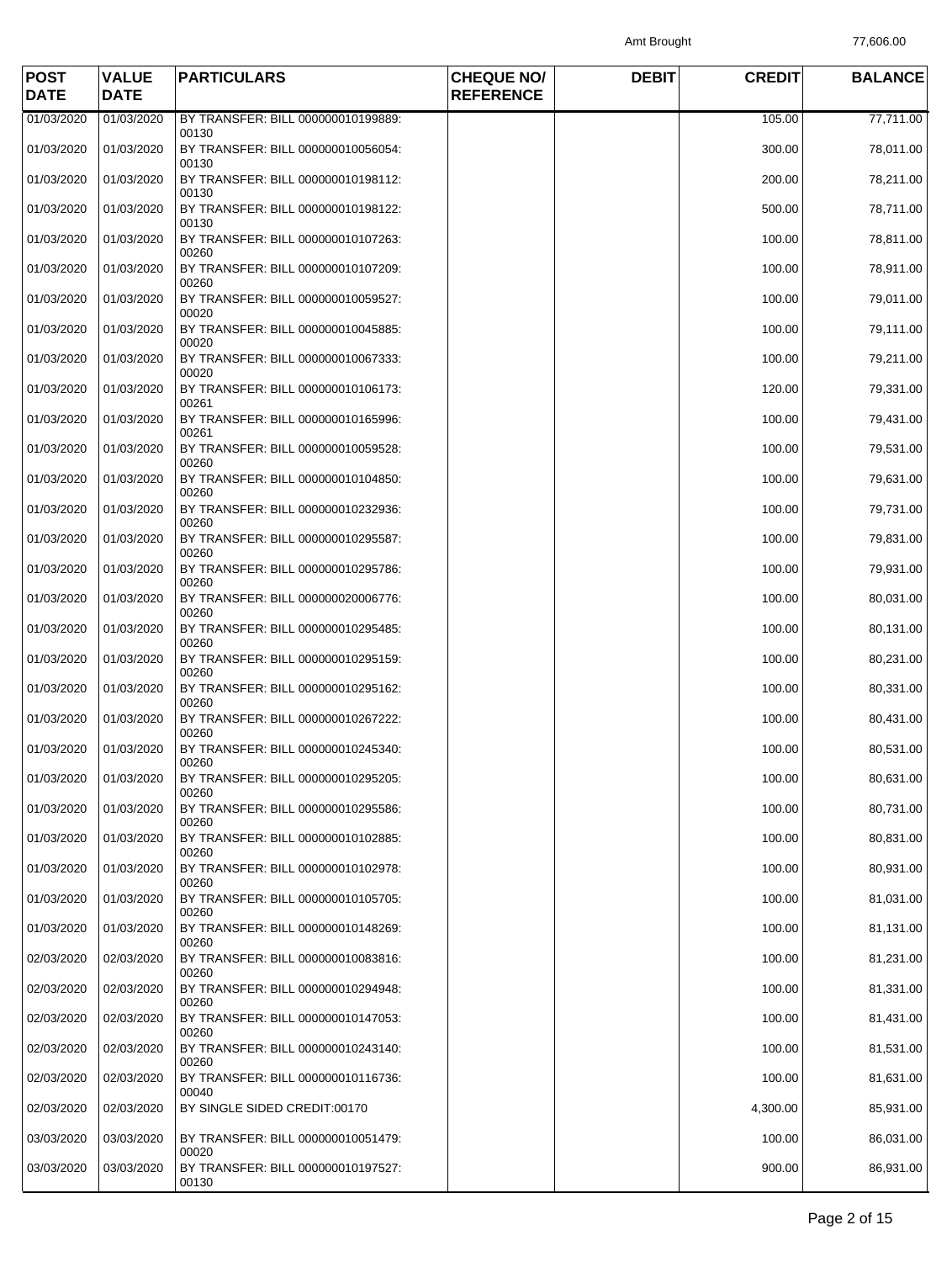Amt Brought 86,931.00

| <b>POST</b><br><b>DATE</b> | <b>VALUE</b><br><b>DATE</b> | <b>PARTICULARS</b>                                   | <b>CHEQUE NO/</b><br><b>REFERENCE</b> | <b>DEBIT</b> | <b>CREDIT</b> | <b>BALANCE</b> |
|----------------------------|-----------------------------|------------------------------------------------------|---------------------------------------|--------------|---------------|----------------|
| 04/03/2020                 | 04/03/2020                  | BY TRANSFER: BILL 000000010045977:                   |                                       |              | 500.00        | 87,431.00      |
| 04/03/2020                 | 04/03/2020                  | 00020<br>BY TRANSFER: BILL 000000010038835:<br>00020 |                                       |              | 500.00        | 87,931.00      |
| 04/03/2020                 | 04/03/2020                  | BY TRANSFER: BILL 000000010276221:<br>00260          |                                       |              | 200.00        | 88,131.00      |
| 04/03/2020                 | 04/03/2020                  | BY TRANSFER: BILL 000000010106874:<br>00260          |                                       |              | 100.00        | 88,231.00      |
| 04/03/2020                 | 04/03/2020                  | BY TRANSFER: BILL 000000010198088:<br>00130          |                                       |              | 100.00        | 88,331.00      |
| 04/03/2020                 | 04/03/2020                  | BY TRANSFER: BILL 000000010134385:<br>00260          |                                       |              | 100.00        | 88,431.00      |
| 04/03/2020                 | 04/03/2020                  | BY TRANSFER: BILL 000000010219983:<br>00260          |                                       |              | 100.00        | 88,531.00      |
| 04/03/2020                 | 04/03/2020                  | BY TRANSFER: BILL 000000010219203:<br>00260          |                                       |              | 100.00        | 88,631.00      |
| 05/03/2020                 | 05/03/2020                  | BY TRANSFER: BILL 000000010295816:<br>00260          |                                       |              | 100.00        | 88,731.00      |
| 05/03/2020                 | 05/03/2020                  | BY TRANSFER: BILL 000000010213951:<br>00260          |                                       |              | 100.00        | 88,831.00      |
| 05/03/2020                 | 05/03/2020                  | BY TRANSFER: BILL 000000010301193:<br>00260          |                                       |              | 100.00        | 88,931.00      |
| 05/03/2020                 | 05/03/2020                  | BY TRANSFER: BILL 000000010288326:<br>00260          |                                       |              | 100.00        | 89,031.00      |
| 05/03/2020                 | 05/03/2020                  | BY TRANSFER: BILL 000000010068550:<br>00260          |                                       |              | 100.00        | 89,131.00      |
| 05/03/2020                 | 05/03/2020                  | BY TRANSFER: BILL 000000010104062:<br>00260          |                                       |              | 100.00        | 89,231.00      |
| 06/03/2020                 | 06/03/2020                  | BY TRANSFER: BILL 000000010186971:<br>00260          |                                       |              | 100.00        | 89,331.00      |
| 06/03/2020                 | 06/03/2020                  | BY TRANSFER: BILL 000000010288604:<br>00260          |                                       |              | 100.00        | 89,431.00      |
| 06/03/2020                 | 06/03/2020                  | BY TRANSFER: BILL 000000020079315:<br>00260          |                                       |              | 100.00        | 89,531.00      |
| 06/03/2020                 | 06/03/2020                  | BY TRANSFER: BILL 000000010221110:<br>00260          |                                       |              | 100.00        | 89,631.00      |
| 06/03/2020                 | 06/03/2020                  | BY TRANSFER: BILL 000000010218223:<br>00260          |                                       |              | 100.00        | 89,731.00      |
| 06/03/2020                 | 06/03/2020                  | BY TRANSFER: BILL 000000010219466:<br>00260          |                                       |              | 100.00        | 89,831.00      |
| 06/03/2020                 | 06/03/2020                  | BY TRANSFER: BILL 000000010058438:<br>00260          |                                       |              | 100.00        | 89,931.00      |
| 06/03/2020                 | 06/03/2020                  | BY TRANSFER: BILL 000000010220026:<br>00260          |                                       |              | 150.00        | 90,081.00      |
| 06/03/2020                 | 06/03/2020                  | BY TRANSFER: BILL 000000010300802:<br>00260          |                                       |              | 100.00        | 90,181.00      |
| 06/03/2020                 | 06/03/2020                  | BY TRANSFER: BILL 000000010229067:<br>00260          |                                       |              | 100.00        | 90,281.00      |
| 06/03/2020                 | 06/03/2020                  | BY TRANSFER: BILL 000000010246315:<br>00260          |                                       |              | 100.00        | 90,381.00      |
| 06/03/2020                 | 06/03/2020                  | BY TRANSFER: BILL 000000010201956:<br>00260          |                                       |              | 100.00        | 90,481.00      |
| 06/03/2020                 | 06/03/2020                  | BY TRANSFER: BILL 000000010050930:<br>00020          |                                       |              | 500.00        | 90,981.00      |
| 06/03/2020                 | 06/03/2020                  | BY TRANSFER: BILL 000000010059528:<br>00260          |                                       |              | 100.00        | 91,081.00      |
| 06/03/2020                 | 06/03/2020                  | BY TRANSFER: BILL 000000010107949:<br>00260          |                                       |              | 100.00        | 91,181.00      |
| 06/03/2020                 | 06/03/2020                  | BY TRANSFER: BILL 000000010105870:<br>00260          |                                       |              | 100.00        | 91,281.00      |
| 06/03/2020                 | 06/03/2020                  | BY TRANSFER: BILL 000000010294994:<br>00260          |                                       |              | 100.00        | 91,381.00      |
| 06/03/2020                 | 06/03/2020                  | BY TRANSFER: BILL 000000010008888:<br>00260          |                                       |              | 100.00        | 91,481.00      |
| 06/03/2020                 | 06/03/2020                  | BY TRANSFER: BILL 000000010295928:<br>00260          |                                       |              | 100.00        | 91,581.00      |
| 06/03/2020                 | 06/03/2020                  | BY TRANSFER: BILL 000000010069784:<br>00260          |                                       |              | 100.00        | 91,681.00      |
| 06/03/2020                 | 06/03/2020                  | BY TRANSFER: BILL 000000010295229:<br>00260          |                                       |              | 100.00        | 91,781.00      |
| 06/03/2020                 | 06/03/2020                  | BY TRANSFER: BILL 000000010295028:<br>00260          |                                       |              | 100.00        | 91,881.00      |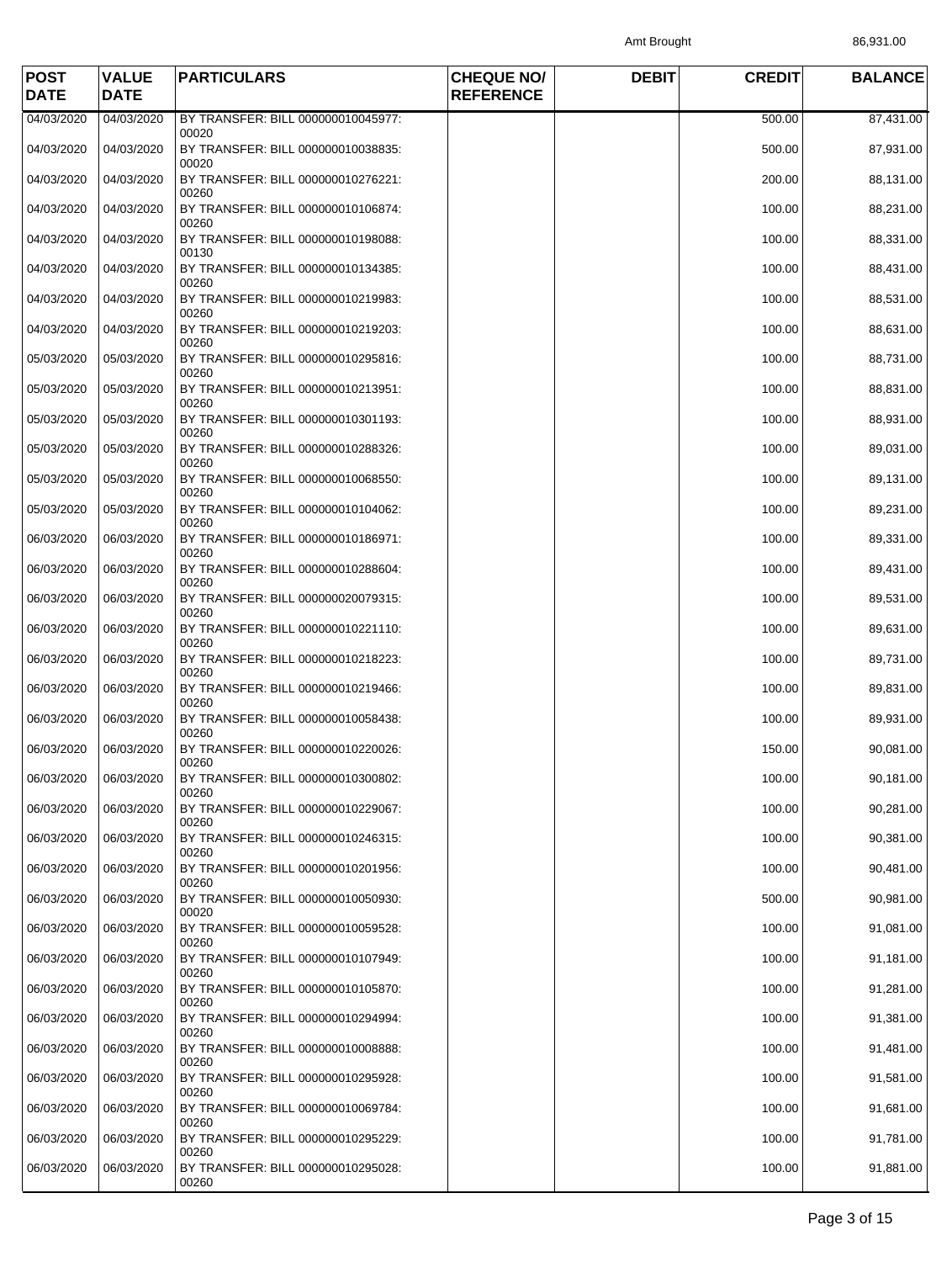| <b>POST</b><br><b>DATE</b> | <b>VALUE</b><br><b>DATE</b> | <b>PARTICULARS</b>                                             | <b>CHEQUE NO/</b><br><b>REFERENCE</b> | <b>DEBIT</b> | <b>CREDIT</b> | <b>BALANCE</b> |
|----------------------------|-----------------------------|----------------------------------------------------------------|---------------------------------------|--------------|---------------|----------------|
| 06/03/2020                 | 06/03/2020                  | BY TRANSFER: BILL 000000010103848:                             |                                       |              | 100.00        | 91,981.00      |
| 06/03/2020                 | 06/03/2020                  | 00260<br>BY TRANSFER: BILL 000000010108041:<br>00260           |                                       |              | 100.00        | 92,081.00      |
| 06/03/2020                 | 06/03/2020                  | BY TRANSFER: BILL 000000010288860:<br>00020                    |                                       |              | 100.00        | 92,181.00      |
| 06/03/2020                 | 06/03/2020                  | BY CHEQUE DEPOSIT: BILL<br>000000010248616:00170-CHQ NO~231563 | 231563                                |              | 200.00        | 92,381.00      |
| 07/03/2020                 | 07/03/2020                  | BY TRANSFER: BILL 000000010065215:<br>00020                    |                                       |              | 100.00        | 92,481.00      |
| 07/03/2020                 | 07/03/2020                  | BY TRANSFER: BILL 000000010063883:<br>00020                    |                                       |              | 150.00        | 92,631.00      |
| 07/03/2020                 | 07/03/2020                  | BY TRANSFER: BILL 000000020003634:<br>00020                    |                                       |              | 50.00         | 92,681.00      |
| 07/03/2020                 | 07/03/2020                  | BY TRANSFER: BILL 000000010070240:<br>00020                    |                                       |              | 250.00        | 92,931.00      |
| 07/03/2020                 | 07/03/2020                  | BY TRANSFER: BILL 000000010080426:<br>00260                    |                                       |              | 100.00        | 93,031.00      |
| 07/03/2020                 | 07/03/2020                  | BY TRANSFER: BILL 000000010102799:<br>00260                    |                                       |              | 100.00        | 93,131.00      |
| 07/03/2020                 | 07/03/2020                  | BY TRANSFER: BILL 000000010106327:<br>00260                    |                                       |              | 100.00        | 93,231.00      |
| 07/03/2020                 | 07/03/2020                  | BY TRANSFER: BILL 000000010107000:<br>00260                    |                                       |              | 100.00        | 93,331.00      |
| 07/03/2020                 | 07/03/2020                  | BY TRANSFER: BILL 000000010103041:<br>00260                    |                                       |              | 100.00        | 93,431.00      |
| 07/03/2020                 | 07/03/2020                  | BY TRANSFER: BILL 000000010147700:<br>00260                    |                                       |              | 100.00        | 93,531.00      |
| 07/03/2020                 | 07/03/2020                  | BY TRANSFER: BILL 000000010067987:<br>00260                    |                                       |              | 100.00        | 93,631.00      |
| 07/03/2020                 | 07/03/2020                  | BY TRANSFER: BILL 000000010077392:<br>00260                    |                                       |              | 100.00        | 93,731.00      |
| 08/03/2020                 | 08/03/2020                  | BY TRANSFER: BILL 000000010178747:<br>00260                    |                                       |              | 100.00        | 93,831.00      |
| 08/03/2020                 | 08/03/2020                  | BY TRANSFER: BILL 000000010295433:<br>00260                    |                                       |              | 100.00        | 93,931.00      |
| 08/03/2020                 | 08/03/2020                  | BY TRANSFER: BILL 000000010170985:<br>00260                    |                                       |              | 100.00        | 94,031.00      |
| 08/03/2020                 | 08/03/2020                  | BY TRANSFER: BILL 000000010164391:<br>00260                    |                                       |              | 100.00        | 94,131.00      |
| 08/03/2020                 | 08/03/2020                  | BY TRANSFER: BILL 000000010070234:<br>00260                    |                                       |              | 100.00        | 94,231.00      |
| 08/03/2020                 | 08/03/2020                  | BY TRANSFER: BILL 000000010059214:<br>00020                    |                                       |              | 100.00        | 94,331.00      |
| 08/03/2020                 | 08/03/2020                  | BY TRANSFER: BILL 000000010289115:<br>00020                    |                                       |              | 100.00        | 94,431.00      |
| 08/03/2020                 | 08/03/2020                  | BY TRANSFER: BILL 000000010065104:<br>00020                    |                                       |              | 100.00        | 94,531.00      |
| 08/03/2020                 | 08/03/2020                  | BY TRANSFER: BILL 000000010104281:<br>00030                    |                                       |              | 100.00        | 94,631.00      |
| 09/03/2020                 | 09/03/2020                  | BY TRANSFER: BILL 000000010044763:<br>00260                    |                                       |              | 100.00        | 94,731.00      |
| 09/03/2020                 | 09/03/2020                  | BY TRANSFER: BILL 000000010204227:<br>00260                    |                                       |              | 100.00        | 94,831.00      |
| 09/03/2020                 | 09/03/2020                  | BY TRANSFER: BILL 000000010188955:<br>00260                    |                                       |              | 100.00        | 94,931.00      |
| 09/03/2020                 | 09/03/2020                  | BY TRANSFER: BILL 000000010288018:<br>00260                    |                                       |              | 100.00        | 95,031.00      |
| 09/03/2020                 | 09/03/2020                  | BY TRANSFER: BILL 000000010012045:<br>00260                    |                                       |              | 100.00        | 95,131.00      |
| 09/03/2020                 | 09/03/2020                  | BY TRANSFER: BILL 000000010072997:<br>00260                    |                                       |              | 100.00        | 95,231.00      |
| 09/03/2020                 | 09/03/2020                  | BY TRANSFER: BILL 000000010104542:<br>00260                    |                                       |              | 100.00        | 95,331.00      |
| 09/03/2020                 | 09/03/2020                  | BY TRANSFER: BILL 000000010148602:<br>00260                    |                                       |              | 100.00        | 95,431.00      |
| 09/03/2020                 | 09/03/2020                  | BY TRANSFER: BILL 000000010105646:<br>00260                    |                                       |              | 100.00        | 95,531.00      |
| 09/03/2020                 | 09/03/2020                  | BY TRANSFER: BILL 000000010237899:<br>00260                    |                                       |              | 100.00        | 95,631.00      |
| 09/03/2020                 | 09/03/2020                  | BY TRANSFER: BILL 000000010147053:<br>00260                    |                                       |              | 100.00        | 95,731.00      |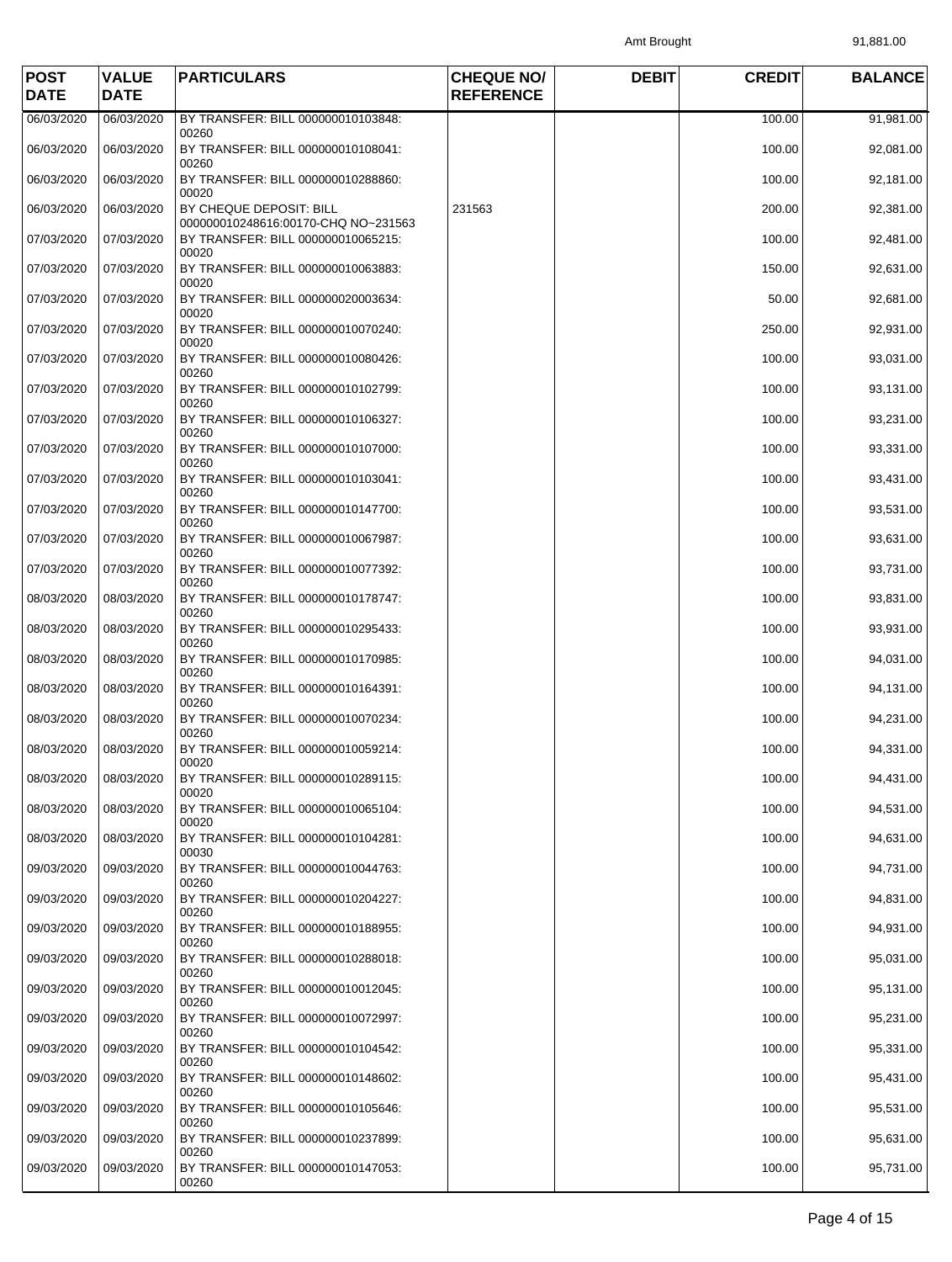Amt Brought 95,731.00

| <b>POST</b><br><b>DATE</b> | <b>VALUE</b><br><b>DATE</b> | <b>PARTICULARS</b>                                   | <b>CHEQUE NO/</b><br><b>REFERENCE</b> | <b>DEBIT</b> | <b>CREDIT</b> | <b>BALANCE</b> |
|----------------------------|-----------------------------|------------------------------------------------------|---------------------------------------|--------------|---------------|----------------|
| 09/03/2020                 | 09/03/2020                  | BY TRANSFER: BILL 000000010044635:                   |                                       |              | 100.00        | 95,831.00      |
| 09/03/2020                 | 09/03/2020                  | 00260<br>BY TRANSFER: BILL 000000010052547:<br>00260 |                                       |              | 100.00        | 95,931.00      |
| 09/03/2020                 | 09/03/2020                  | BY TRANSFER: BILL 000000010296284:<br>00260          |                                       |              | 100.00        | 96,031.00      |
| 09/03/2020                 | 09/03/2020                  | BY TRANSFER: BILL 000000010050876:<br>00260          |                                       |              | 100.00        | 96,131.00      |
| 09/03/2020                 | 09/03/2020                  | BY TRANSFER: BILL 000000010043170:<br>00260          |                                       |              | 100.00        | 96,231.00      |
| 09/03/2020                 | 09/03/2020                  | BY TRANSFER: BILL 000000010202900:<br>00260          |                                       |              | 100.00        | 96,331.00      |
| 09/03/2020                 | 09/03/2020                  | BY TRANSFER: BILL 000000010045939:<br>00260          |                                       |              | 100.00        | 96,431.00      |
| 09/03/2020                 | 09/03/2020                  | BY TRANSFER: BILL 000000010068240:<br>00260          |                                       |              | 100.00        | 96,531.00      |
| 09/03/2020                 | 09/03/2020                  | BY TRANSFER: BILL 000000010075026:<br>00260          |                                       |              | 100.00        | 96,631.00      |
| 09/03/2020                 | 09/03/2020                  | BY TRANSFER: BILL 000000010072682:<br>00260          |                                       |              | 100.00        | 96,731.00      |
| 09/03/2020                 | 09/03/2020                  | BY TRANSFER: BILL 000000010053155:<br>00260          |                                       |              | 100.00        | 96,831.00      |
| 09/03/2020                 | 09/03/2020                  | BY TRANSFER: BILL 000000010078369:<br>00260          |                                       |              | 100.00        | 96,931.00      |
| 09/03/2020                 | 09/03/2020                  | BY TRANSFER: BILL 000000010051134:<br>00260          |                                       |              | 100.00        | 97,031.00      |
| 09/03/2020                 | 09/03/2020                  | BY TRANSFER: BILL 000000010058164:<br>00260          |                                       |              | 100.00        | 97,131.00      |
| 09/03/2020                 | 09/03/2020                  | BY TRANSFER: BILL 000000010267505:<br>00260          |                                       |              | 100.00        | 97,231.00      |
| 09/03/2020                 | 09/03/2020                  | BY TRANSFER: BILL 000000010267766:<br>00260          |                                       |              | 100.00        | 97,331.00      |
| 09/03/2020                 | 09/03/2020                  | BY TRANSFER: BILL 000000010268448:<br>00260          |                                       |              | 100.00        | 97,431.00      |
| 09/03/2020                 | 09/03/2020                  | BY TRANSFER: BILL 000000010152586:<br>00260          |                                       |              | 100.00        | 97,531.00      |
| 09/03/2020                 | 09/03/2020                  | BY TRANSFER: BILL 000000010158293:<br>00260          |                                       |              | 100.00        | 97,631.00      |
| 09/03/2020                 | 09/03/2020                  | BY TRANSFER: BILL 000000010289387:<br>00260          |                                       |              | 100.00        | 97,731.00      |
| 09/03/2020                 | 09/03/2020                  | BY TRANSFER: BILL 000000010107355:<br>00260          |                                       |              | 100.00        | 97,831.00      |
| 09/03/2020                 | 09/03/2020                  | BY TRANSFER: BILL 000000010148740:<br>00260          |                                       |              | 100.00        | 97,931.00      |
| 09/03/2020                 | 09/03/2020                  | BY TRANSFER: BILL 000000010106163:<br>00260          |                                       |              | 100.00        | 98,031.00      |
| 09/03/2020                 | 09/03/2020                  | BY TRANSFER: BILL 000000010148644:<br>00260          |                                       |              | 100.00        | 98,131.00      |
| 09/03/2020                 | 09/03/2020                  | BY TRANSFER: BILL 000000010218545:<br>00260          |                                       |              | 100.00        | 98,231.00      |
| 09/03/2020                 | 09/03/2020                  | BY TRANSFER: BILL 000000010077477:<br>00260          |                                       |              | 100.00        | 98,331.00      |
| 09/03/2020                 | 09/03/2020                  | BY TRANSFER: BILL 000000010066391:<br>00260          |                                       |              | 100.00        | 98,431.00      |
| 09/03/2020                 | 09/03/2020                  | BY TRANSFER: BILL 000000010072944:<br>00260          |                                       |              | 100.00        | 98,531.00      |
| 09/03/2020                 | 09/03/2020                  | BY TRANSFER: BILL 000000010218452:<br>00260          |                                       |              | 100.00        | 98,631.00      |
| 09/03/2020                 | 09/03/2020                  | BY TRANSFER: BILL 000000010077410:<br>00260          |                                       |              | 100.00        | 98,731.00      |
| 09/03/2020                 | 09/03/2020                  | BY TRANSFER: BILL 000000010075590:<br>00260          |                                       |              | 100.00        | 98,831.00      |
| 09/03/2020                 | 09/03/2020                  | BY TRANSFER: BILL 000000010061702:<br>00260          |                                       |              | 100.00        | 98,931.00      |
| 09/03/2020                 | 09/03/2020                  | BY TRANSFER: BILL 000000010072238:<br>00260          |                                       |              | 100.00        | 99,031.00      |
| 09/03/2020                 | 09/03/2020                  | BY TRANSFER: BILL 000000010069121:<br>00260          |                                       |              | 100.00        | 99,131.00      |
| 09/03/2020                 | 09/03/2020                  | BY TRANSFER: BILL 000000010077463:<br>00260          |                                       |              | 100.00        | 99,231.00      |
| 09/03/2020                 | 09/03/2020                  | BY TRANSFER: BILL 000000010064721:<br>00260          |                                       |              | 100.00        | 99,331.00      |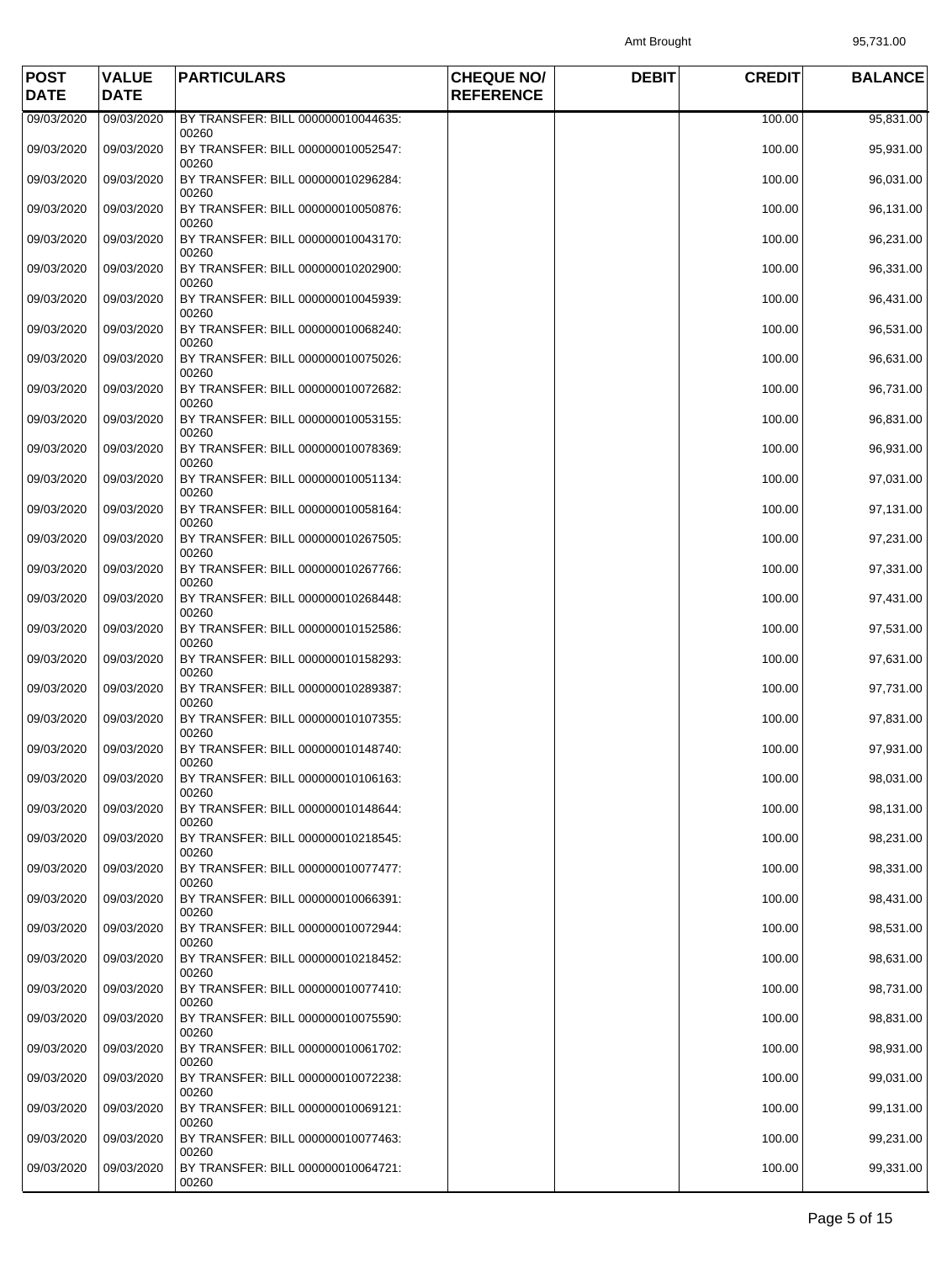Amt Brought 99,331.00

| <b>POST</b><br><b>DATE</b> | <b>VALUE</b><br><b>DATE</b> | <b>PARTICULARS</b>                                   | <b>CHEQUE NO/</b><br><b>REFERENCE</b> | <b>DEBIT</b> | <b>CREDIT</b> | <b>BALANCE</b> |
|----------------------------|-----------------------------|------------------------------------------------------|---------------------------------------|--------------|---------------|----------------|
| 09/03/2020                 | 09/03/2020                  | BY TRANSFER: BILL 000000010178957:                   |                                       |              | 100.00        | 99,431.00      |
| 09/03/2020                 | 09/03/2020                  | 00260<br>BY TRANSFER: BILL 000000010273831:<br>00260 |                                       |              | 100.00        | 99,531.00      |
| 09/03/2020                 | 09/03/2020                  | BY TRANSFER: BILL 000000010201034:<br>00130          |                                       |              | 100.00        | 99,631.00      |
| 09/03/2020                 | 09/03/2020                  | BY TRANSFER: BILL 000000010197401:                   |                                       |              | 100.00        | 99,731.00      |
| 09/03/2020                 | 09/03/2020                  | 00130<br>BY TRANSFER: BILL 000000010197555:<br>00130 |                                       |              | 100.00        | 99,831.00      |
| 09/03/2020                 | 09/03/2020                  | BY TRANSFER: BILL 000000010197913:<br>00130          |                                       |              | 100.00        | 99,931.00      |
| 09/03/2020                 | 09/03/2020                  | BY TRANSFER: BILL 000000010213222:<br>00020          |                                       |              | 100.00        | 100,031.00     |
| 09/03/2020                 | 09/03/2020                  | TO CASH CHEQUE:00260-CHQ NO~932775                   | 932775                                | 7,335.00     |               | 92,696.00      |
| 09/03/2020                 | 09/03/2020                  | BY CORR CASH CHEQUE:00260                            |                                       |              | 7,335.00      | 100,031.00     |
| 09/03/2020                 | 09/03/2020                  | TO CASH CHEQUE:00260-CHQ NO~932775                   | 932775                                | 73,351.00    |               | 26,680.00      |
| 10/03/2020                 | 10/03/2020                  | BY TRANSFER: BILL 000000010037645:<br>00260          |                                       |              | 100.00        | 26,780.00      |
| 10/03/2020                 | 10/03/2020                  | BY TRANSFER: BILL 000000010044508:<br>00260          |                                       |              | 100.00        | 26,880.00      |
| 10/03/2020                 | 10/03/2020                  | BY TRANSFER: BILL 000000010059888:<br>00260          |                                       |              | 100.00        | 26,980.00      |
| 10/03/2020                 | 10/03/2020                  | BY TRANSFER: BILL 000000010050048:<br>00260          |                                       |              | 100.00        | 27,080.00      |
| 10/03/2020                 | 10/03/2020                  | BY TRANSFER: BILL 000000010051165:<br>00260          |                                       |              | 100.00        | 27,180.00      |
| 10/03/2020                 | 10/03/2020                  | BY TRANSFER: BILL 000000010052887:<br>00260          |                                       |              | 100.00        | 27,280.00      |
| 10/03/2020                 | 10/03/2020                  | BY TRANSFER: BILL 000000010042965:<br>00260          |                                       |              | 100.00        | 27,380.00      |
| 10/03/2020                 | 10/03/2020                  | BY TRANSFER: BILL 000000010062191:<br>00260          |                                       |              | 100.00        | 27,480.00      |
| 10/03/2020                 | 10/03/2020                  | BY TRANSFER: BILL 000000010062871:<br>00260          |                                       |              | 100.00        | 27,580.00      |
| 10/03/2020                 | 10/03/2020                  | BY TRANSFER: BILL 000000010062400:<br>00260          |                                       |              | 100.00        | 27,680.00      |
| 10/03/2020                 | 10/03/2020                  | BY TRANSFER: BILL 000000010059632:<br>00260          |                                       |              | 100.00        | 27,780.00      |
| 10/03/2020                 | 10/03/2020                  | BY TRANSFER: BILL 000000010059485:<br>00260          |                                       |              | 100.00        | 27,880.00      |
| 10/03/2020                 | 10/03/2020                  | BY TRANSFER: BILL 000000010050861:<br>00260          |                                       |              | 100.00        | 27,980.00      |
| 10/03/2020                 | 10/03/2020                  | BY TRANSFER: BILL 000000010038070:<br>00260          |                                       |              | 100.00        | 28,080.00      |
| 10/03/2020                 | 10/03/2020                  | BY TRANSFER: BILL 000000010007267:<br>00260          |                                       |              | 100.00        | 28,180.00      |
| 10/03/2020                 | 10/03/2020                  | BY TRANSFER: BILL 000000010055428:<br>00260          |                                       |              | 100.00        | 28,280.00      |
| 11/03/2020                 | 11/03/2020                  | BY TRANSFER: BILL 000000010287044:<br>00260          |                                       |              | 100.00        | 28,380.00      |
| 11/03/2020                 | 11/03/2020                  | BY TRANSFER: BILL 000000010073160:<br>00020          |                                       |              | 50.00         | 28,430.00      |
| 11/03/2020                 | 11/03/2020                  | BY TRANSFER: BILL 000000010273131:<br>00020          |                                       |              | 50.00         | 28,480.00      |
| 11/03/2020                 | 11/03/2020                  | BY TRANSFER: BILL 000000010256516:<br>00020          |                                       |              | 100.00        | 28,580.00      |
| 11/03/2020                 | 11/03/2020                  | BY TRANSFER: BILL 000000010077904:<br>00020          |                                       |              | 100.00        | 28,680.00      |
| 11/03/2020                 | 11/03/2020                  | BY TRANSFER: BILL 000000010048368:<br>00020          |                                       |              | 100.00        | 28,780.00      |
| 12/03/2020                 | 12/03/2020                  | BY TRANSFER: BILL 000000010063538:<br>00020          |                                       |              | 100.00        | 28,880.00      |
| 12/03/2020                 | 12/03/2020                  | BY TRANSFER: BILL 000000010076191:<br>00020          |                                       |              | 100.00        | 28,980.00      |
| 13/03/2020                 | 13/03/2020                  | BY TRANSFER: BILL 000000010108247:<br>00260          |                                       |              | 100.00        | 29,080.00      |
| 13/03/2020                 | 13/03/2020                  | BY TRANSFER: BILL 000000020049942:<br>00260          |                                       |              | 100.00        | 29,180.00      |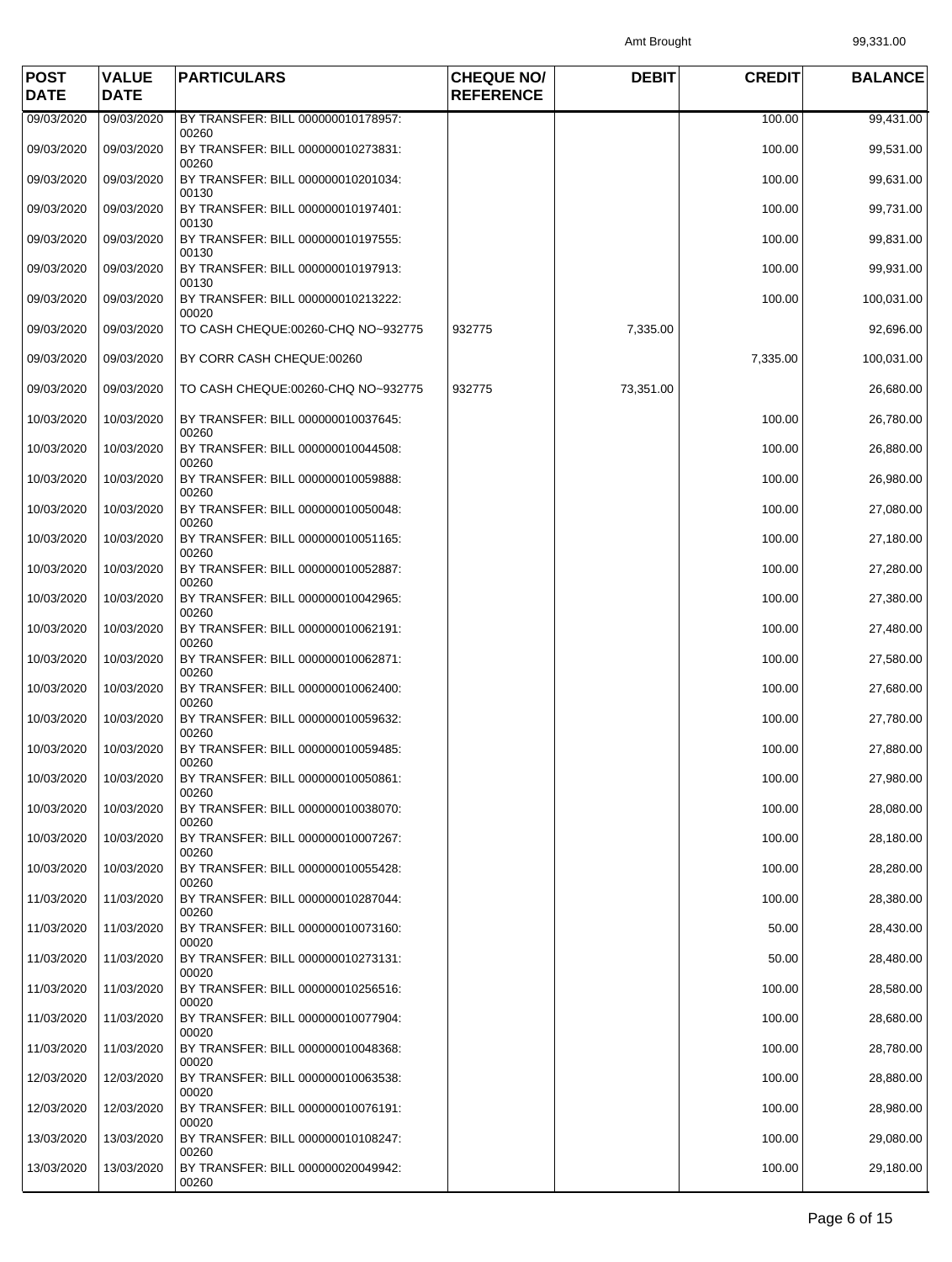Amt Brought 29,180.00

| <b>POST</b><br><b>DATE</b> | <b>VALUE</b><br><b>DATE</b> | <b>PARTICULARS</b>                                   | <b>CHEQUE NO/</b><br><b>REFERENCE</b> | <b>DEBIT</b> | <b>CREDIT</b> | <b>BALANCE</b> |
|----------------------------|-----------------------------|------------------------------------------------------|---------------------------------------|--------------|---------------|----------------|
| 13/03/2020                 | 13/03/2020                  | BY TRANSFER: BILL 000000010018197:                   |                                       |              | 100.00        | 29,280.00      |
| 13/03/2020                 | 13/03/2020                  | 00260<br>BY TRANSFER: BILL 000000010054637:<br>00260 |                                       |              | 100.00        | 29,380.00      |
| 13/03/2020                 | 13/03/2020                  | BY TRANSFER: BILL 000000010255646:<br>00020          |                                       |              | 100.00        | 29,480.00      |
| 13/03/2020                 | 13/03/2020                  | BY TRANSFER: BILL 000000010059574:<br>00020          |                                       |              | 100.00        | 29,580.00      |
| 13/03/2020                 | 13/03/2020                  | BY TRANSFER: BILL 000000010284887:<br>00020          |                                       |              | 100.00        | 29,680.00      |
| 13/03/2020                 | 13/03/2020                  | BY TRANSFER: BILL 000000010048627:<br>00020          |                                       |              | 100.00        | 29,780.00      |
| 13/03/2020                 | 13/03/2020                  | BY TRANSFER: BILL 000000010296047:<br>00020          |                                       |              | 150.00        | 29,930.00      |
| 13/03/2020                 | 13/03/2020                  | BY TRANSFER: BILL 000000010125120:<br>00050          |                                       |              | 105.00        | 30,035.00      |
| 13/03/2020                 | 13/03/2020                  | BY TRANSFER: BILL 000000010106610:<br>00260          |                                       |              | 100.00        | 30,135.00      |
| 13/03/2020                 | 13/03/2020                  | BY TRANSFER: BILL 000000010296228:<br>00260          |                                       |              | 100.00        | 30,235.00      |
| 13/03/2020                 | 13/03/2020                  | BY TRANSFER: BILL 000000010150808:<br>00260          |                                       |              | 100.00        | 30,335.00      |
| 13/03/2020                 | 13/03/2020                  | BY TRANSFER: BILL 000000010107175:<br>00260          |                                       |              | 100.00        | 30,435.00      |
| 13/03/2020                 | 13/03/2020                  | BY TRANSFER: BILL 000000010105037:<br>00260          |                                       |              | 100.00        | 30,535.00      |
| 13/03/2020                 | 13/03/2020                  | BY TRANSFER: BILL 000000020007706:<br>00260          |                                       |              | 100.00        | 30,635.00      |
| 13/03/2020                 | 13/03/2020                  | BY TRANSFER: BILL 000000010245285:<br>00260          |                                       |              | 100.00        | 30,735.00      |
| 13/03/2020                 | 13/03/2020                  | BY TRANSFER: BILL 000000010104169:<br>00260          |                                       |              | 100.00        | 30,835.00      |
| 13/03/2020                 | 13/03/2020                  | BY TRANSFER: BILL 000000010103845:<br>00260          |                                       |              | 100.00        | 30,935.00      |
| 13/03/2020                 | 13/03/2020                  | BY TRANSFER: BILL 000000010295210:<br>00260          |                                       |              | 100.00        | 31,035.00      |
| 13/03/2020                 | 13/03/2020                  | BY TRANSFER: BILL 000000010149551:<br>00260          |                                       |              | 100.00        | 31,135.00      |
| 13/03/2020                 | 13/03/2020                  | BY TRANSFER: BILL 000000010046974:<br>00260          |                                       |              | 100.00        | 31,235.00      |
| 13/03/2020                 | 13/03/2020                  | BY TRANSFER: BILL 000000010017984:<br>00260          |                                       |              | 100.00        | 31,335.00      |
| 13/03/2020                 | 13/03/2020                  | BY TRANSFER: BILL 000000010103756:<br>00260          |                                       |              | 100.00        | 31,435.00      |
| 13/03/2020                 | 13/03/2020                  | BY TRANSFER: BILL 000000010118260:<br>00260          |                                       |              | 100.00        | 31,535.00      |
| 14/03/2020                 | 14/03/2020                  | BY TRANSFER: BILL 000000010042011:<br>00260          |                                       |              | 100.00        | 31,635.00      |
| 14/03/2020                 | 14/03/2020                  | BY TRANSFER: BILL 000000010200791:<br>00130          |                                       |              | 100.00        | 31,735.00      |
| 14/03/2020                 | 14/03/2020                  | BY TRANSFER: BILL 000000010047787:<br>00130          |                                       |              | 100.00        | 31,835.00      |
| 14/03/2020                 | 14/03/2020                  | BY TRANSFER: BILL 000000010074760:<br>00130          |                                       |              | 100.00        | 31,935.00      |
| 14/03/2020                 | 14/03/2020                  | BY TRANSFER: BILL 000000010198332:<br>00130          |                                       |              | 100.00        | 32,035.00      |
| 14/03/2020                 | 14/03/2020                  | BY TRANSFER: BILL 000000010201567:<br>00130          |                                       |              | 100.00        | 32,135.00      |
| 15/03/2020                 | 15/03/2020                  | BY TRANSFER: BILL 000000020129207:<br>00260          |                                       |              | 100.00        | 32,235.00      |
| 15/03/2020                 | 15/03/2020                  | BY TRANSFER: BILL 000000010172204:<br>00260          |                                       |              | 100.00        | 32,335.00      |
| 15/03/2020                 | 15/03/2020                  | BY TRANSFER: BILL 000000010066503:<br>00260          |                                       |              | 100.00        | 32,435.00      |
| 15/03/2020                 | 15/03/2020                  | BY TRANSFER: BILL 000000010214389:<br>00260          |                                       |              | 100.00        | 32,535.00      |
| 16/03/2020                 | 16/03/2020                  | BY TRANSFER: BILL 000000010012319:<br>00260          |                                       |              | 100.00        | 32,635.00      |
| 16/03/2020                 | 16/03/2020                  | BY TRANSFER: BILL 000000010177686:<br>00260          |                                       |              | 100.00        | 32,735.00      |
| 17/03/2020                 | 17/03/2020                  | BY TRANSFER: BILL 000000010067434:<br>00020          |                                       |              | 100.00        | 32,835.00      |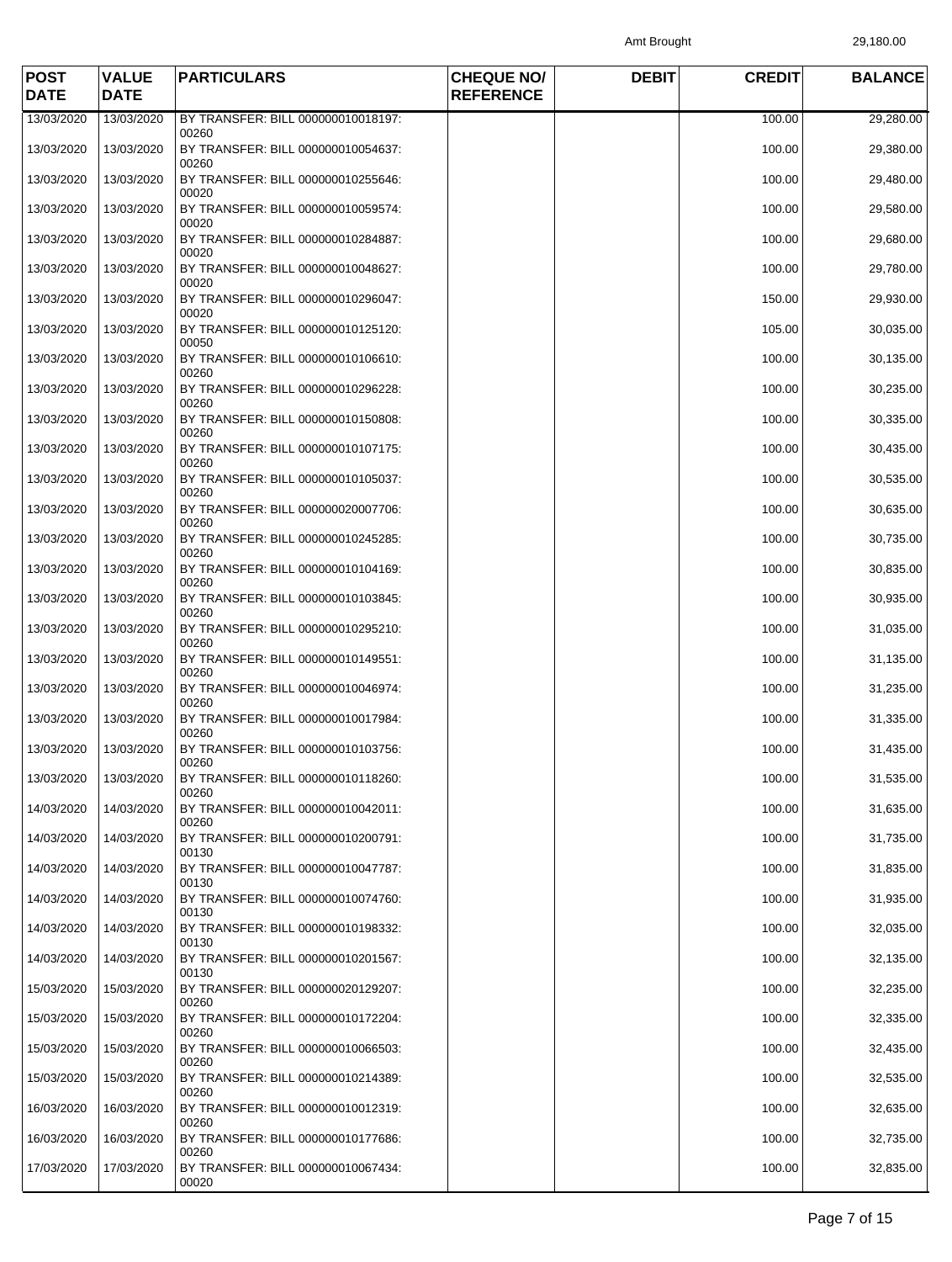Amt Brought 32,835.00

| <b>POST</b><br><b>DATE</b> | <b>VALUE</b><br><b>DATE</b> | <b>PARTICULARS</b>                                   | <b>CHEQUE NO/</b><br><b>REFERENCE</b> | <b>DEBIT</b> | <b>CREDIT</b> | <b>BALANCE</b> |
|----------------------------|-----------------------------|------------------------------------------------------|---------------------------------------|--------------|---------------|----------------|
| 17/03/2020                 | 17/03/2020                  | BY TRANSFER: BILL 000000010013165:                   |                                       |              | 100.00        | 32,935.00      |
| 17/03/2020                 | 17/03/2020                  | 00040<br>BY TRANSFER: BILL 000000010013192:<br>00040 |                                       |              | 100.00        | 33,035.00      |
| 18/03/2020                 | 18/03/2020                  | BY TRANSFER: BILL 000000010075097:<br>00260          |                                       |              | 200.00        | 33,235.00      |
| 18/03/2020                 | 18/03/2020                  | BY TRANSFER: BILL 000000010126296:<br>00260          |                                       |              | 100.00        | 33,335.00      |
| 18/03/2020                 | 18/03/2020                  | BY TRANSFER: BILL 000000010012145:<br>00260          |                                       |              | 100.00        | 33,435.00      |
| 18/03/2020                 | 18/03/2020                  | BY TRANSFER: BILL 000000010243114:<br>00260          |                                       |              | 100.00        | 33,535.00      |
| 19/03/2020                 | 19/03/2020                  | BY TRANSFER: BILL 000000010054030:<br>00020          |                                       |              | 250.00        | 33,785.00      |
| 20/03/2020                 | 20/03/2020                  | BY TRANSFER: BILL 000000010285841:<br>00260          |                                       |              | 500.00        | 34,285.00      |
| 20/03/2020                 | 20/03/2020                  | BY TRANSFER: BILL 000000010295481:<br>00260          |                                       |              | 100.00        | 34,385.00      |
| 20/03/2020                 | 20/03/2020                  | BY TRANSFER: BILL 000000010048782:<br>00260          |                                       |              | 100.00        | 34,485.00      |
| 20/03/2020                 | 20/03/2020                  | BY TRANSFER: BILL 000000010106043:<br>00260          |                                       |              | 100.00        | 34,585.00      |
| 20/03/2020                 | 20/03/2020                  | BY TRANSFER: BILL 000000010104410:<br>00260          |                                       |              | 100.00        | 34,685.00      |
| 20/03/2020                 | 20/03/2020                  | BY TRANSFER: BILL 000000010294942:<br>00260          |                                       |              | 100.00        | 34,785.00      |
| 20/03/2020                 | 20/03/2020                  | BY TRANSFER: BILL 000000010109283:<br>00260          |                                       |              | 100.00        | 34,885.00      |
| 20/03/2020                 | 20/03/2020                  | BY TRANSFER: BILL 000000010103860:<br>00260          |                                       |              | 100.00        | 34,985.00      |
| 20/03/2020                 | 20/03/2020                  | BY TRANSFER: BILL 000000010102851:<br>00260          |                                       |              | 100.00        | 35,085.00      |
| 20/03/2020                 | 20/03/2020                  | BY TRANSFER: BILL 000000010294890:<br>00260          |                                       |              | 100.00        | 35,185.00      |
| 20/03/2020                 | 20/03/2020                  | BY TRANSFER: BILL 000000010053532:<br>00260          |                                       |              | 100.00        | 35,285.00      |
| 20/03/2020                 | 20/03/2020                  | BY TRANSFER: BILL 000000010294943:<br>00260          |                                       |              | 100.00        | 35,385.00      |
| 20/03/2020                 | 20/03/2020                  | BY TRANSFER: BILL 000000010295167:<br>00260          |                                       |              | 100.00        | 35,485.00      |
| 20/03/2020                 | 20/03/2020                  | BY TRANSFER: BILL 000000010067370:<br>00260          |                                       |              | 100.00        | 35,585.00      |
| 20/03/2020                 | 20/03/2020                  | BY TRANSFER: BILL 000000010295403:<br>00260          |                                       |              | 100.00        | 35,685.00      |
| 20/03/2020                 | 20/03/2020                  | BY TRANSFER: BILL 000000010107260:<br>00260          |                                       |              | 100.00        | 35,785.00      |
| 20/03/2020                 | 20/03/2020                  | BY TRANSFER: BILL 000000010103328:<br>00260          |                                       |              | 100.00        | 35,885.00      |
| 20/03/2020                 | 20/03/2020                  | BY TRANSFER: BILL 000000010105572:<br>00260          |                                       |              | 100.00        | 35,985.00      |
| 20/03/2020                 | 20/03/2020                  | BY TRANSFER: BILL 000000010054809:<br>00260          |                                       |              | 100.00        | 36,085.00      |
| 20/03/2020                 | 20/03/2020                  | BY TRANSFER: BILL 000000010104848:<br>00260          |                                       |              | 100.00        | 36,185.00      |
| 20/03/2020                 | 20/03/2020                  | BY TRANSFER: BILL 000000010106202:<br>00260          |                                       |              | 100.00        | 36,285.00      |
| 20/03/2020                 | 20/03/2020                  | BY TRANSFER: BILL 000000020011185:<br>00260          |                                       |              | 100.00        | 36,385.00      |
| 20/03/2020                 | 20/03/2020                  | BY TRANSFER: BILL 000000010135203:<br>00260          |                                       |              | 100.00        | 36,485.00      |
| 21/03/2020                 | 21/03/2020                  | BY TRANSFER: BILL 000000010246008:<br>00260          |                                       |              | 100.00        | 36,585.00      |
| 21/03/2020                 | 21/03/2020                  | BY TRANSFER: BILL 000000010062394:<br>00260          |                                       |              | 100.00        | 36,685.00      |
| 21/03/2020                 | 21/03/2020                  | BY TRANSFER: BILL 000000010065215:<br>00020          |                                       |              | 100.00        | 36,785.00      |
| 21/03/2020                 | 21/03/2020                  | BY TRANSFER: BILL 000000010063883:<br>00020          |                                       |              | 150.00        | 36,935.00      |
| 21/03/2020                 | 21/03/2020                  | BY TRANSFER: BILL 000000020003634:<br>00020          |                                       |              | 50.00         | 36,985.00      |
| 21/03/2020                 | 21/03/2020                  | BY TRANSFER: BILL 000000010070240:<br>00020          |                                       |              | 250.00        | 37,235.00      |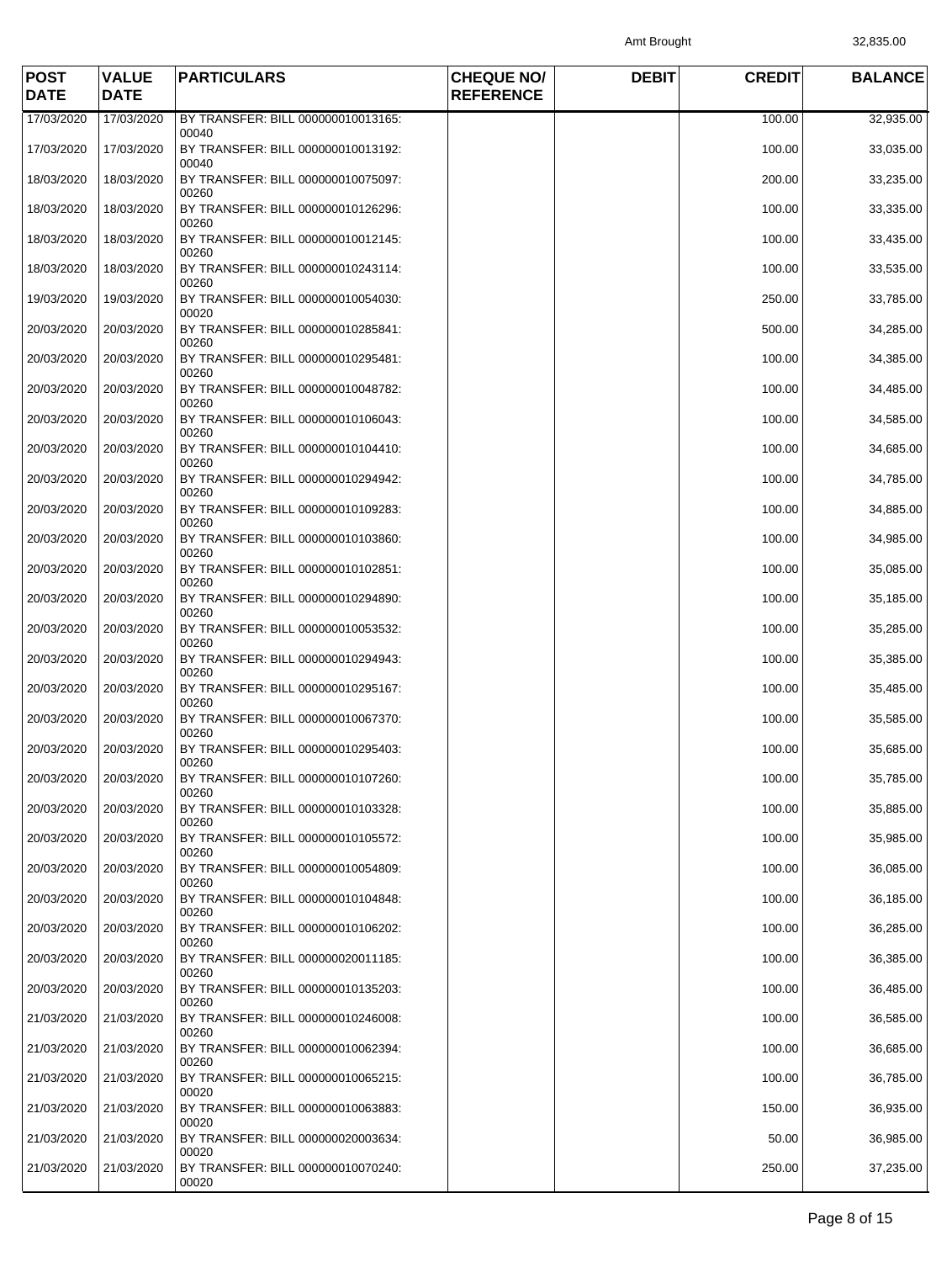Amt Brought 37,235.00

| <b>POST</b><br><b>DATE</b> | <b>VALUE</b><br><b>DATE</b> | <b>PARTICULARS</b>                                   | <b>CHEQUE NO/</b><br><b>REFERENCE</b> | <b>DEBIT</b> | <b>CREDIT</b> | <b>BALANCE</b> |
|----------------------------|-----------------------------|------------------------------------------------------|---------------------------------------|--------------|---------------|----------------|
| 21/03/2020                 | 21/03/2020                  | BY TRANSFER: BILL 000000010102595:                   |                                       |              | 100.00        | 37,335.00      |
| 22/03/2020                 | 22/03/2020                  | 00260<br>BY TRANSFER: BILL 000000010200750:<br>00130 |                                       |              | 100.00        | 37,435.00      |
| 22/03/2020                 | 22/03/2020                  | BY TRANSFER: BILL 000000010290588:<br>00020          |                                       |              | 50.00         | 37,485.00      |
| 22/03/2020                 | 22/03/2020                  | BY TRANSFER: BILL 000000010067961:<br>00020          |                                       |              | 50.00         | 37,535.00      |
| 22/03/2020                 | 22/03/2020                  | BY TRANSFER: BILL 000000010106738:<br>00030          |                                       |              | 100.00        | 37,635.00      |
| 22/03/2020                 | 22/03/2020                  | BY TRANSFER: BILL 000000010187697:<br>00020          |                                       |              | 100.00        | 37,735.00      |
| 25/03/2020                 | 25/03/2020                  | BY TRANSFER: BILL 000000010126288:<br>00260          |                                       |              | 100.00        | 37,835.00      |
| 25/03/2020                 | 25/03/2020                  | BY TRANSFER: BILL 000000020031218:<br>00260          |                                       |              | 100.00        | 37,935.00      |
| 25/03/2020                 | 25/03/2020                  | BY TRANSFER: BILL 000000010201239:<br>00130          |                                       |              | 100.00        | 38,035.00      |
| 25/03/2020                 | 25/03/2020                  | BY TRANSFER: BILL 000000010200931:<br>00130          |                                       |              | 100.00        | 38,135.00      |
| 25/03/2020                 | 25/03/2020                  | BY TRANSFER: BILL 000000010204301:<br>00130          |                                       |              | 100.00        | 38,235.00      |
| 25/03/2020                 | 25/03/2020                  | BY TRANSFER: BILL 000000010200872:<br>00130          |                                       |              | 100.00        | 38,335.00      |
| 25/03/2020                 | 25/03/2020                  | BY TRANSFER: BILL 000000010199988:<br>00130          |                                       |              | 100.00        | 38,435.00      |
| 25/03/2020                 | 25/03/2020                  | BY TRANSFER: BILL 000000010198460:<br>00130          |                                       |              | 100.00        | 38,535.00      |
| 25/03/2020                 | 25/03/2020                  | BY TRANSFER: BILL 000000010197130:<br>00130          |                                       |              | 100.00        | 38,635.00      |
| 25/03/2020                 | 25/03/2020                  | BY TRANSFER: BILL 000000010055211:<br>00130          |                                       |              | 100.00        | 38,735.00      |
| 25/03/2020                 | 25/03/2020                  | BY TRANSFER: BILL 000000010010460:<br>00130          |                                       |              | 100.00        | 38,835.00      |
| 25/03/2020                 | 25/03/2020                  | BY TRANSFER: BILL 000000010219138:<br>00020          |                                       |              | 100.00        | 38,935.00      |
| 25/03/2020                 | 25/03/2020                  | BY TRANSFER: BILL 000000010197618:<br>00130          |                                       |              | 100.00        | 39,035.00      |
| 25/03/2020                 | 25/03/2020                  | BY TRANSFER: BILL 000000010198327:<br>00130          |                                       |              | 100.00        | 39,135.00      |
| 25/03/2020                 | 25/03/2020                  | BY TRANSFER: BILL 000000010199922:<br>00130          |                                       |              | 100.00        | 39,235.00      |
| 25/03/2020                 | 25/03/2020                  | BY TRANSFER: BILL 000000010198099:<br>00130          |                                       |              | 100.00        | 39,335.00      |
| 25/03/2020                 | 25/03/2020                  | BY TRANSFER: BILL 000000010194262:<br>00130          |                                       |              | 100.00        | 39,435.00      |
| 25/03/2020                 | 25/03/2020                  | BY TRANSFER: BILL 000000010065249:<br>00130          |                                       |              | 100.00        | 39,535.00      |
| 25/03/2020                 | 25/03/2020                  | BY TRANSFER: BILL 000000010198735:<br>00130          |                                       |              | 100.00        | 39,635.00      |
| 25/03/2020                 | 25/03/2020                  | BY TRANSFER: BILL 000000010005514:<br>00130          |                                       |              | 100.00        | 39,735.00      |
| 25/03/2020                 | 25/03/2020                  | BY TRANSFER: BILL 000000010199905:<br>00130          |                                       |              | 100.00        | 39,835.00      |
| 25/03/2020                 | 25/03/2020                  | BY TRANSFER: BILL 000000010198121:<br>00130          |                                       |              | 100.00        | 39,935.00      |
| 25/03/2020                 | 25/03/2020                  | BY TRANSFER: BILL 000000010072396:<br>00130          |                                       |              | 100.00        | 40,035.00      |
| 25/03/2020                 | 25/03/2020                  | BY TRANSFER: BILL 000000010005442:<br>00130          |                                       |              | 100.00        | 40,135.00      |
| 25/03/2020                 | 25/03/2020                  | BY TRANSFER: BILL 000000010195453:<br>00130          |                                       |              | 100.00        | 40,235.00      |
| 25/03/2020                 | 25/03/2020                  | BY TRANSFER: BILL 000000010198817:<br>00130          |                                       |              | 100.00        | 40,335.00      |
| 25/03/2020                 | 25/03/2020                  | BY TRANSFER: BILL 000000010198085:<br>00130          |                                       |              | 100.00        | 40,435.00      |
| 25/03/2020                 | 25/03/2020                  | BY TRANSFER: BILL 000000010039910:<br>00130          |                                       |              | 100.00        | 40,535.00      |
| 25/03/2020                 | 25/03/2020                  | BY TRANSFER: BILL 000000010055199:<br>00130          |                                       |              | 100.00        | 40,635.00      |
| 25/03/2020                 | 25/03/2020                  | BY TRANSFER: BILL 000000010055200:<br>00130          |                                       |              | 100.00        | 40,735.00      |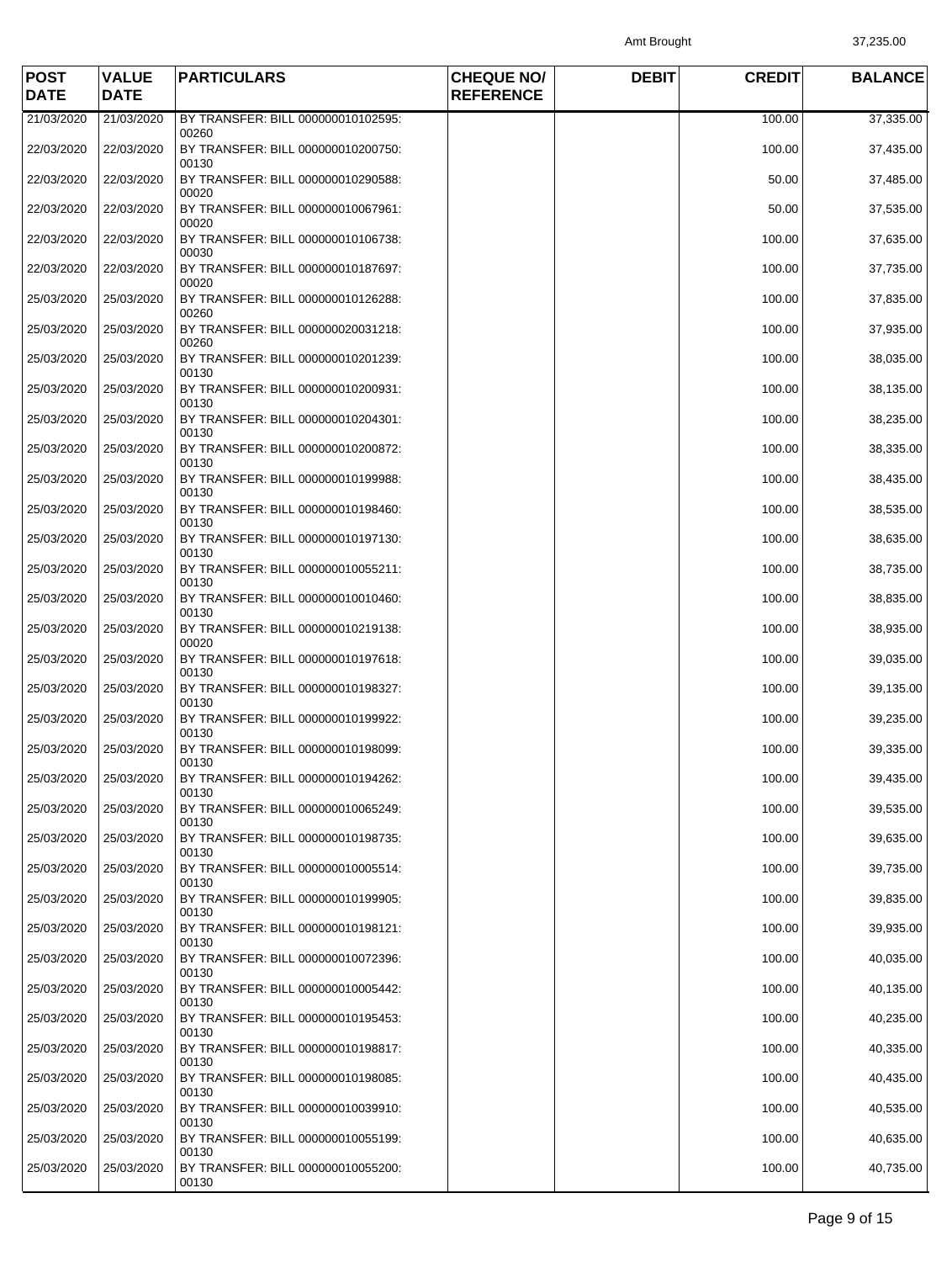Amt Brought 40,735.00

| <b>POST</b><br><b>DATE</b> | <b>VALUE</b><br><b>DATE</b> | <b>PARTICULARS</b>                                   | <b>CHEQUE NO/</b><br><b>REFERENCE</b> | <b>DEBIT</b> | <b>CREDIT</b> | <b>BALANCE</b> |
|----------------------------|-----------------------------|------------------------------------------------------|---------------------------------------|--------------|---------------|----------------|
| 25/03/2020                 | 25/03/2020                  | BY TRANSFER: BILL 000000010007616:                   |                                       |              | 100.00        | 40,835.00      |
| 25/03/2020                 | 25/03/2020                  | 00130<br>BY TRANSFER: BILL 000000010198015:<br>00130 |                                       |              | 100.00        | 40,935.00      |
| 25/03/2020                 | 25/03/2020                  | BY TRANSFER: BILL 000000010199269:<br>00130          |                                       |              | 100.00        | 41,035.00      |
| 25/03/2020                 | 25/03/2020                  | BY TRANSFER: BILL 000000010201324:<br>00130          |                                       |              | 100.00        | 41,135.00      |
| 25/03/2020                 | 25/03/2020                  | BY TRANSFER: BILL 000000010198450:<br>00130          |                                       |              | 100.00        | 41,235.00      |
| 25/03/2020                 | 25/03/2020                  | BY TRANSFER: BILL 000000010193530:<br>00130          |                                       |              | 100.00        | 41,335.00      |
| 25/03/2020                 | 25/03/2020                  | BY TRANSFER: BILL 000000010054694:<br>00130          |                                       |              | 100.00        | 41,435.00      |
| 25/03/2020                 | 25/03/2020                  | BY TRANSFER: BILL 000000010198880:<br>00130          |                                       |              | 100.00        | 41,535.00      |
| 25/03/2020                 | 25/03/2020                  | BY TRANSFER: BILL 000000010200317:<br>00130          |                                       |              | 100.00        | 41,635.00      |
| 25/03/2020                 | 25/03/2020                  | BY TRANSFER: BILL 000000010199902:<br>00130          |                                       |              | 100.00        | 41,735.00      |
| 26/03/2020                 | 26/03/2020                  | BY TRANSFER: BILL 000000010083125:<br>00260          |                                       |              | 100.00        | 41,835.00      |
| 26/03/2020                 | 26/03/2020                  | BY TRANSFER: BILL 000000010106935:<br>00130          |                                       |              | 100.00        | 41,935.00      |
| 26/03/2020                 | 26/03/2020                  | BY TRANSFER: BILL 000000010149632:<br>00260          |                                       |              | 100.00        | 42,035.00      |
| 26/03/2020                 | 26/03/2020                  | BY TRANSFER: BILL 000000010215660:<br>00260          |                                       |              | 100.00        | 42,135.00      |
| 26/03/2020                 | 26/03/2020                  | BY TRANSFER: BILL 000000010047834:<br>00260          |                                       |              | 300.00        | 42,435.00      |
| 26/03/2020                 | 26/03/2020                  | BY TRANSFER: BILL 000000010042865:<br>00260          |                                       |              | 100.00        | 42,535.00      |
| 26/03/2020                 | 26/03/2020                  | BY TRANSFER: BILL 000000010069102:<br>00260          |                                       |              | 100.00        | 42,635.00      |
| 26/03/2020                 | 26/03/2020                  | BY TRANSFER: BILL 000000010067806:<br>00260          |                                       |              | 100.00        | 42,735.00      |
| 27/03/2020                 | 27/03/2020                  | BY TRANSFER: BILL 000000010102932:<br>00260          |                                       |              | 100.00        | 42,835.00      |
| 27/03/2020                 | 27/03/2020                  | BY TRANSFER: BILL 000000010009022:<br>00130          |                                       |              | 100.00        | 42,935.00      |
| 27/03/2020                 | 27/03/2020                  | BY TRANSFER: BILL 000000010187954:<br>00130          |                                       |              | 100.00        | 43,035.00      |
| 27/03/2020                 | 27/03/2020                  | BY TRANSFER: BILL 000000010201656:<br>00130          |                                       |              | 100.00        | 43,135.00      |
| 27/03/2020                 | 27/03/2020                  | BY TRANSFER: BILL 000000010197967:<br>00130          |                                       |              | 100.00        | 43,235.00      |
| 27/03/2020                 | 27/03/2020                  | BY TRANSFER: BILL 000000010199390:<br>00130          |                                       |              | 100.00        | 43,335.00      |
| 27/03/2020                 | 27/03/2020                  | BY TRANSFER: BILL 000000010038405:<br>00130          |                                       |              | 100.00        | 43,435.00      |
| 27/03/2020                 | 27/03/2020                  | BY TRANSFER: BILL 000000010199840:<br>00130          |                                       |              | 100.00        | 43,535.00      |
| 27/03/2020                 | 27/03/2020                  | BY TRANSFER: BILL 000000010118778:<br>00260          |                                       |              | 305.00        | 43,840.00      |
| 27/03/2020                 | 27/03/2020                  | BY BATCH/BULK CREDIT:SJI CONTRI MARCH<br>RICB:00020  |                                       |              | 5,400.00      | 49,240.00      |
| 27/03/2020                 | 27/03/2020                  | BY BATCH/BULK CREDIT:SJI CONTRI MARCH<br>RICB:00020  |                                       |              | 1,300.00      | 50,540.00      |
| 27/03/2020                 | 27/03/2020                  | BY TRANSFER: BILL 000000010148697:<br>00130          |                                       |              | 100.00        | 50,640.00      |
| 27/03/2020                 | 27/03/2020                  | BY TRANSFER: BILL 000000010246152:<br>00260          |                                       |              | 100.00        | 50,740.00      |
| 28/03/2020                 | 28/03/2020                  | BY TRANSFER: BILL 000000010104634:<br>00260          |                                       |              | 100.00        | 50,840.00      |
| 28/03/2020                 | 28/03/2020                  | BY TRANSFER: BILL 000000010203791:<br>00130          |                                       |              | 100.00        | 50,940.00      |
| 28/03/2020                 | 28/03/2020                  | BY TRANSFER: BILL 000000010270296:<br>00260          |                                       |              | 100.00        | 51,040.00      |
| 28/03/2020                 | 28/03/2020                  | BY TRANSFER: BILL 000000010295977:<br>00260          |                                       |              | 100.00        | 51,140.00      |
| 28/03/2020                 | 28/03/2020                  | BY TRANSFER: BILL 000000010238278:<br>00260          |                                       |              | 100.00        | 51,240.00      |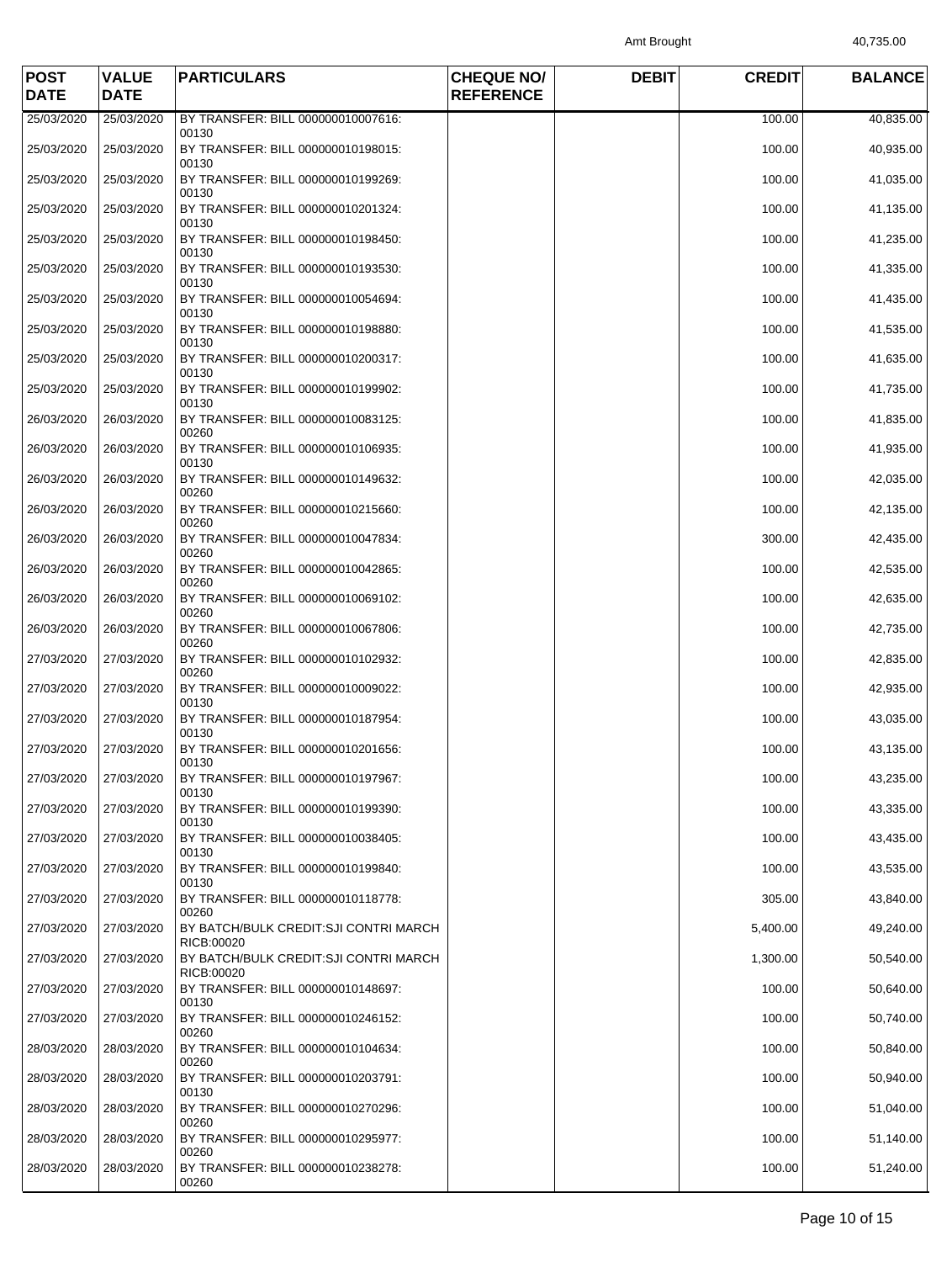Amt Brought 51,240.00

| <b>POST</b><br><b>DATE</b> | <b>VALUE</b><br><b>DATE</b> | <b>PARTICULARS</b>                                   | <b>CHEQUE NO/</b><br><b>REFERENCE</b> | <b>DEBIT</b> | <b>CREDIT</b> | <b>BALANCE</b> |
|----------------------------|-----------------------------|------------------------------------------------------|---------------------------------------|--------------|---------------|----------------|
| 28/03/2020                 | 28/03/2020                  | BY TRANSFER: BILL 000000010301409:                   |                                       |              | 100.00        | 51,340.00      |
| 28/03/2020                 | 28/03/2020                  | 00260<br>BY TRANSFER: BILL 000000010145868:<br>00260 |                                       |              | 100.00        | 51,440.00      |
| 28/03/2020                 | 28/03/2020                  | BY TRANSFER: BILL 000000010073702:<br>00260          |                                       |              | 100.00        | 51,540.00      |
| 28/03/2020                 | 28/03/2020                  | BY TRANSFER: BILL 000000010135529:<br>00260          |                                       |              | 100.00        | 51,640.00      |
| 28/03/2020                 | 28/03/2020                  | BY TRANSFER: BILL 000000010215134:<br>00260          |                                       |              | 100.00        | 51,740.00      |
| 28/03/2020                 | 28/03/2020                  | BY TRANSFER: BILL 000000010052777:<br>00260          |                                       |              | 100.00        | 51,840.00      |
| 28/03/2020                 | 28/03/2020                  | BY TRANSFER: BILL 000000010288780:<br>00260          |                                       |              | 111.00        | 51,951.00      |
| 28/03/2020                 | 28/03/2020                  | BY TRANSFER: BILL 000000010013036:<br>00260          |                                       |              | 150.00        | 52,101.00      |
| 28/03/2020                 | 28/03/2020                  | BY TRANSFER: BILL 000000010115055:<br>00260          |                                       |              | 111.00        | 52,212.00      |
| 28/03/2020                 | 28/03/2020                  | BY TRANSFER: BILL 000000010007245:<br>00260          |                                       |              | 111.00        | 52,323.00      |
| 28/03/2020                 | 28/03/2020                  | BY TRANSFER: BILL 000000010052205:<br>00260          |                                       |              | 111.00        | 52,434.00      |
| 28/03/2020                 | 28/03/2020                  | BY TRANSFER: BILL 000000010114920:<br>00260          |                                       |              | 111.00        | 52,545.00      |
| 28/03/2020                 | 28/03/2020                  | BY TRANSFER: BILL 000000010009908:<br>00260          |                                       |              | 111.00        | 52,656.00      |
| 28/03/2020                 | 28/03/2020                  | BY TRANSFER: BILL 000000010006339:<br>00260          |                                       |              | 100.00        | 52,756.00      |
| 28/03/2020                 | 28/03/2020                  | BY TRANSFER: BILL 000000010042130:<br>00260          |                                       |              | 100.00        | 52,856.00      |
| 28/03/2020                 | 28/03/2020                  | BY TRANSFER: BILL 000000010043163:<br>00260          |                                       |              | 101.00        | 52,957.00      |
| 28/03/2020                 | 28/03/2020                  | BY TRANSFER: BILL 000000010158334:<br>00260          |                                       |              | 101.00        | 53,058.00      |
| 28/03/2020                 | 28/03/2020                  | BY TRANSFER: BILL 000000010059526:<br>00260          |                                       |              | 121.00        | 53,179.00      |
| 28/03/2020                 | 28/03/2020                  | BY TRANSFER: BILL 000000010039523:<br>00260          |                                       |              | 100.00        | 53,279.00      |
| 28/03/2020                 | 28/03/2020                  | BY TRANSFER: BILL 000000010044851:<br>00260          |                                       |              | 100.00        | 53,379.00      |
| 28/03/2020                 | 28/03/2020                  | BY TRANSFER: BILL 000000010106979:<br>00260          |                                       |              | 100.00        | 53,479.00      |
| 28/03/2020                 | 28/03/2020                  | BY TRANSFER: BILL 000000010214389:<br>00260          |                                       |              | 100.00        | 53,579.00      |
| 28/03/2020                 | 28/03/2020                  | BY TRANSFER: BILL 000000010102196:<br>00260          |                                       |              | 100.00        | 53,679.00      |
| 28/03/2020                 | 28/03/2020                  | BY TRANSFER: BILL 000000010109481:<br>00260          |                                       |              | 100.00        | 53,779.00      |
| 28/03/2020                 | 28/03/2020                  | BY TRANSFER: BILL 000000010294729:<br>00260          |                                       |              | 100.00        | 53,879.00      |
| 28/03/2020                 | 28/03/2020                  | BY TRANSFER: BILL 000000010109496:<br>00260          |                                       |              | 100.00        | 53,979.00      |
| 28/03/2020                 | 28/03/2020                  | BY TRANSFER: BILL 000000010124879:<br>00020          |                                       |              | 100.00        | 54,079.00      |
| 28/03/2020                 | 28/03/2020                  | BY TRANSFER: BILL 000000010197907:<br>00020          |                                       |              | 100.00        | 54,179.00      |
| 28/03/2020                 | 28/03/2020                  | BY TRANSFER: BILL 000000010042756:<br>00020          |                                       |              | 250.00        | 54,429.00      |
| 28/03/2020                 | 28/03/2020                  | BY TRANSFER: BILL 000000010243945:<br>00020          |                                       |              | 100.00        | 54,529.00      |
| 28/03/2020                 | 28/03/2020                  | BY TRANSFER: BILL 000000017618716:<br>00020          |                                       |              | 1,200.00      | 55,729.00      |
| 28/03/2020                 | 28/03/2020                  | BY TRANSFER: BILL 000000010065826:<br>00020          |                                       |              | 100.00        | 55,829.00      |
| 28/03/2020                 | 28/03/2020                  | BY TRANSFER: BILL 000000010243811:<br>00020          |                                       |              | 100.00        | 55,929.00      |
| 28/03/2020                 | 28/03/2020                  | BY TRANSFER: BILL 000000010125621:<br>00020          |                                       |              | 100.00        | 56,029.00      |
| 28/03/2020                 | 28/03/2020                  | BY TRANSFER: BILL 000000010203792:<br>00130          |                                       |              | 100.00        | 56,129.00      |
| 28/03/2020                 | 28/03/2020                  | BY TRANSFER: BILL 000000010202141:<br>00130          |                                       |              | 100.00        | 56,229.00      |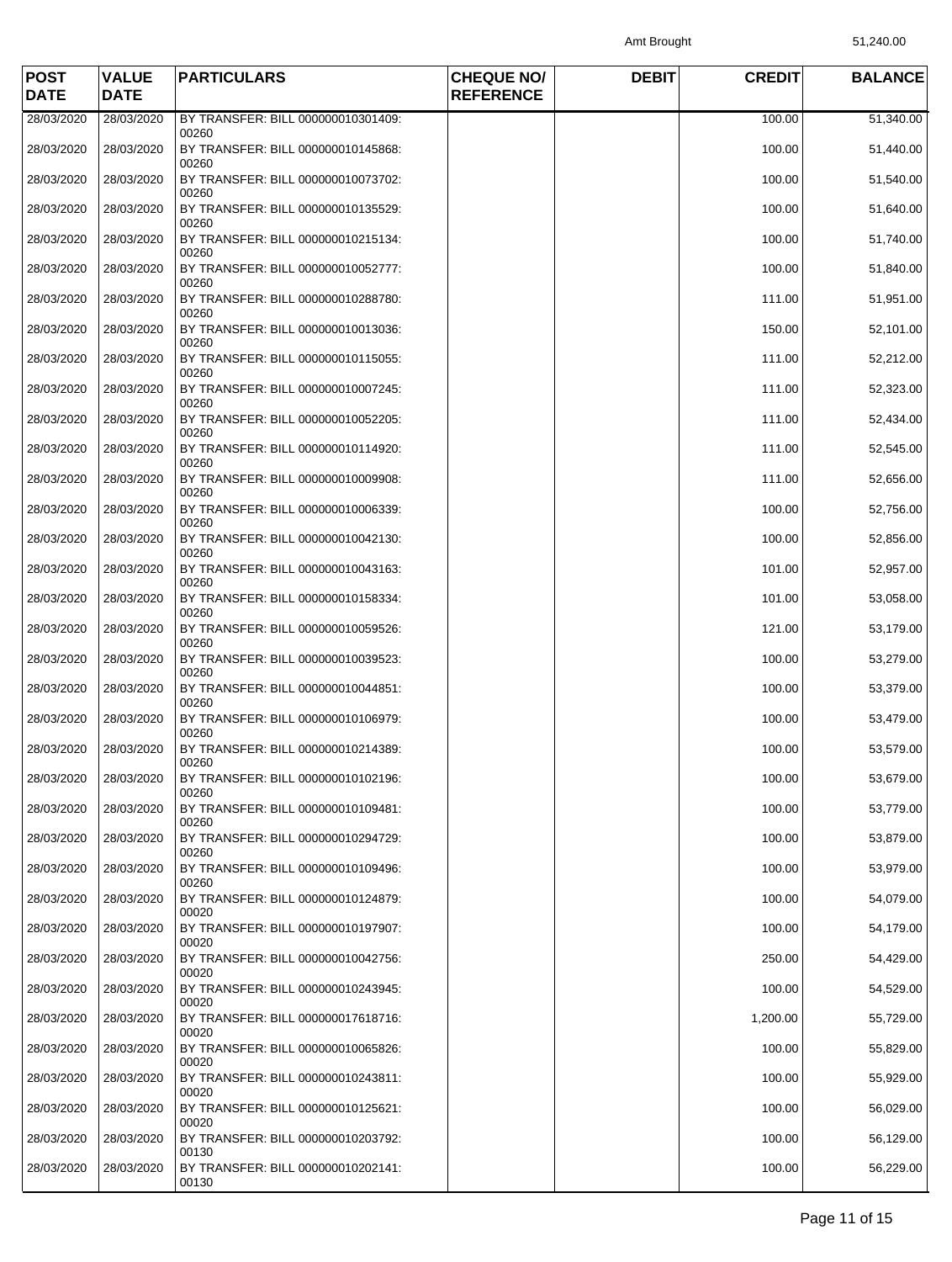Amt Brought 56,229.00

| <b>POST</b><br><b>DATE</b> | <b>VALUE</b><br><b>DATE</b> | <b>PARTICULARS</b>                                   | <b>CHEQUE NO/</b><br><b>REFERENCE</b> | <b>DEBIT</b> | <b>CREDIT</b> | <b>BALANCE</b> |
|----------------------------|-----------------------------|------------------------------------------------------|---------------------------------------|--------------|---------------|----------------|
| 28/03/2020                 | 28/03/2020                  | BY TRANSFER: BILL 000000010206420:                   |                                       |              | 100.00        | 56,329.00      |
| 28/03/2020                 | 28/03/2020                  | 00130<br>BY TRANSFER: BILL 000000010199833:          |                                       |              | 100.00        | 56,429.00      |
| 28/03/2020                 | 28/03/2020                  | 00130<br>BY TRANSFER: BILL 000000010043905:<br>00130 |                                       |              | 100.00        | 56,529.00      |
| 28/03/2020                 | 28/03/2020                  | BY TRANSFER: BILL 000000010198355:<br>00130          |                                       |              | 100.00        | 56,629.00      |
| 28/03/2020                 | 28/03/2020                  | BY TRANSFER: BILL 000000010198298:                   |                                       |              | 100.00        | 56,729.00      |
| 28/03/2020                 | 28/03/2020                  | 00130<br>BY TRANSFER: BILL 000000010198218:<br>00130 |                                       |              | 100.00        | 56,829.00      |
| 28/03/2020                 | 28/03/2020                  | BY TRANSFER: BILL 000000010200026:<br>00130          |                                       |              | 100.00        | 56,929.00      |
| 28/03/2020                 | 28/03/2020                  | BY TRANSFER: BILL 000000010198216:<br>00130          |                                       |              | 100.00        | 57,029.00      |
| 28/03/2020                 | 28/03/2020                  | BY TRANSFER: BILL 000000010051091:<br>00130          |                                       |              | 100.00        | 57,129.00      |
| 28/03/2020                 | 28/03/2020                  | BY TRANSFER: BILL 000000010197977:<br>00130          |                                       |              | 100.00        | 57,229.00      |
| 28/03/2020                 | 28/03/2020                  | BY TRANSFER: BILL 000000010200813:<br>00130          |                                       |              | 100.00        | 57,329.00      |
| 28/03/2020                 | 28/03/2020                  | BY TRANSFER: BILL 000000010305644:<br>00130          |                                       |              | 100.00        | 57,429.00      |
| 28/03/2020                 | 28/03/2020                  | BY TRANSFER: BILL 000000020034347:<br>00130          |                                       |              | 100.00        | 57,529.00      |
| 28/03/2020                 | 28/03/2020                  | BY TRANSFER: BILL 000000010203371:<br>00130          |                                       |              | 100.00        | 57,629.00      |
| 28/03/2020                 | 28/03/2020                  | BY TRANSFER: BILL 000000010056951:<br>00020          |                                       |              | 100.00        | 57,729.00      |
| 28/03/2020                 | 28/03/2020                  | BY TRANSFER: BILL 000000010059090:<br>00020          |                                       |              | 100.00        | 57,829.00      |
| 28/03/2020                 | 28/03/2020                  | BY TRANSFER: BILL 000000010198588:<br>00130          |                                       |              | 100.00        | 57,929.00      |
| 28/03/2020                 | 28/03/2020                  | BY TRANSFER: BILL 000000010063107:<br>00130          |                                       |              | 100.00        | 58,029.00      |
| 28/03/2020                 | 28/03/2020                  | BY TRANSFER: BILL 000000010052925:<br>00020          |                                       |              | 300.00        | 58,329.00      |
| 28/03/2020                 | 28/03/2020                  | BY TRANSFER: BILL 000000010010105:<br>00020          |                                       |              | 200.00        | 58,529.00      |
| 29/03/2020                 | 29/03/2020                  | BY TRANSFER: BILL 000000010037499:<br>00130          |                                       |              | 100.00        | 58,629.00      |
| 29/03/2020                 | 29/03/2020                  | BY TRANSFER: BILL 000000010201657:<br>00130          |                                       |              | 100.00        | 58,729.00      |
| 29/03/2020                 | 29/03/2020                  | BY TRANSFER: BILL 000000010195594:<br>00130          |                                       |              | 100.00        | 58,829.00      |
| 29/03/2020                 | 29/03/2020                  | BY TRANSFER: BILL 000000010204484:<br>00130          |                                       |              | 100.00        | 58,929.00      |
| 29/03/2020                 | 29/03/2020                  | BY TRANSFER: BILL 000000010047885:<br>00020          |                                       |              | 100.00        | 59,029.00      |
| 29/03/2020                 | 29/03/2020                  | BY TRANSFER: BILL 000000010039350:<br>00020          |                                       |              | 100.00        | 59,129.00      |
| 29/03/2020                 | 29/03/2020                  | BY TRANSFER: BILL 000000010178284:<br>00020          |                                       |              | 100.00        | 59,229.00      |
| 29/03/2020                 | 29/03/2020                  | BY TRANSFER: BILL 000000010052483:<br>00020          |                                       |              | 100.00        | 59,329.00      |
| 29/03/2020                 | 29/03/2020                  | BY TRANSFER: BILL 000000010039232:<br>00020          |                                       |              | 100.00        | 59,429.00      |
| 29/03/2020                 | 29/03/2020                  | BY TRANSFER: BILL 000000010052048:<br>00020          |                                       |              | 200.00        | 59,629.00      |
| 29/03/2020                 | 29/03/2020                  | BY TRANSFER: BILL 000000010053664:<br>00020          |                                       |              | 100.00        | 59,729.00      |
| 29/03/2020                 | 29/03/2020                  | BY TRANSFER: BILL 000000010054004:<br>00020          |                                       |              | 100.00        | 59,829.00      |
| 29/03/2020                 | 29/03/2020                  | BY TRANSFER: BILL 000000010063322:<br>00020          |                                       |              | 100.00        | 59,929.00      |
| 29/03/2020                 | 29/03/2020                  | BY TRANSFER: BILL 000000010197299:<br>00020          |                                       |              | 100.00        | 60,029.00      |
| 29/03/2020                 | 29/03/2020                  | BY TRANSFER: BILL 000000010043206:<br>00020          |                                       |              | 250.00        | 60,279.00      |
| 29/03/2020                 | 29/03/2020                  | BY TRANSFER: BILL 000000010295484:<br>00260          |                                       |              | 100.00        | 60,379.00      |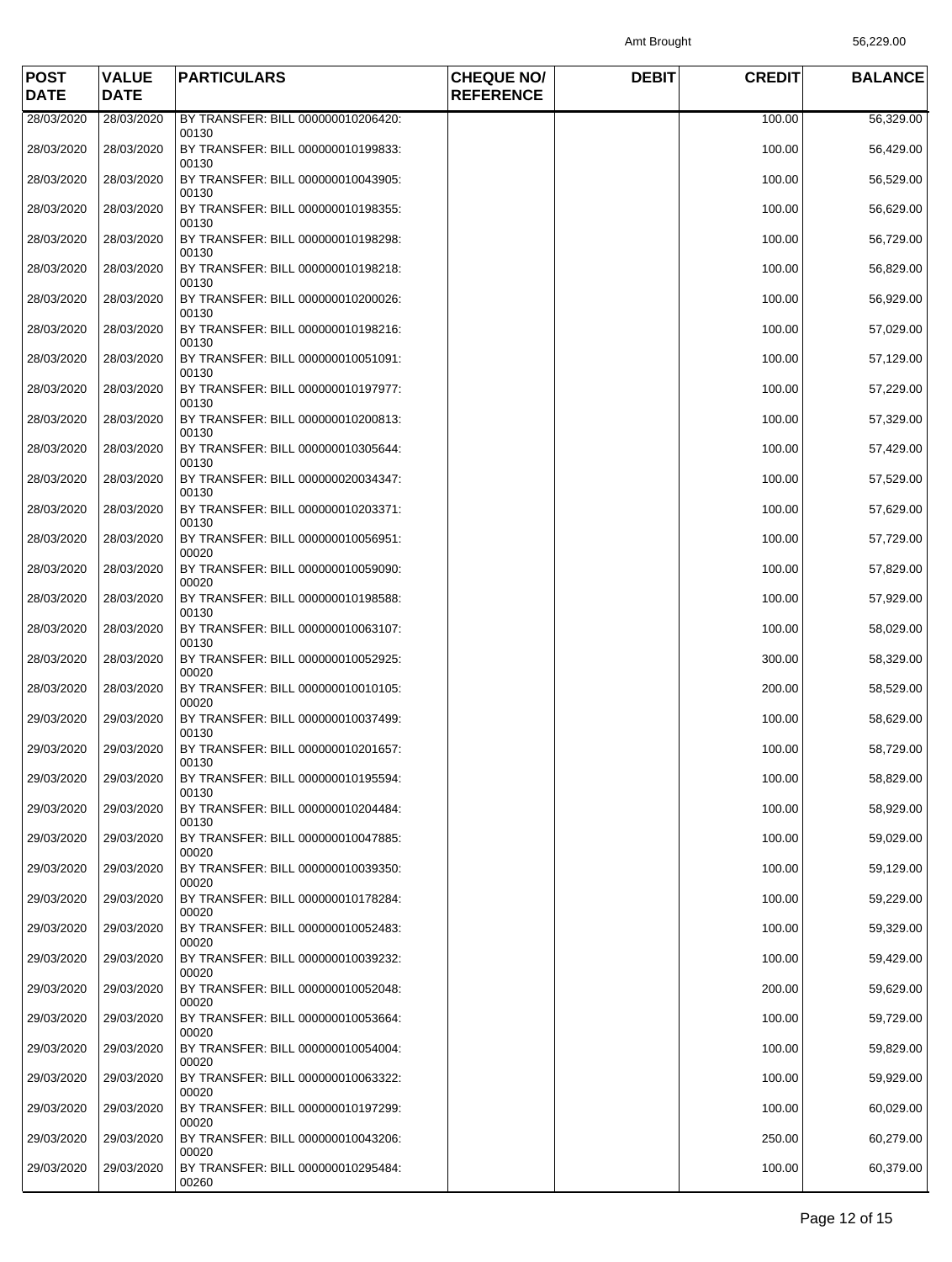Amt Brought 60,379.00

| <b>POST</b><br><b>DATE</b> | <b>VALUE</b><br><b>DATE</b> | <b>PARTICULARS</b>                                   | <b>CHEQUE NO/</b><br><b>REFERENCE</b> | <b>DEBIT</b> | <b>CREDIT</b> | <b>BALANCE</b> |
|----------------------------|-----------------------------|------------------------------------------------------|---------------------------------------|--------------|---------------|----------------|
| 29/03/2020                 | 29/03/2020                  | BY TRANSFER: BILL 000000010237948:                   |                                       |              | 100.00        | 60,479.00      |
| 29/03/2020                 | 29/03/2020                  | 00020<br>BY TRANSFER: BILL 000000010054892:<br>00020 |                                       |              | 100.00        | 60,579.00      |
| 29/03/2020                 | 29/03/2020                  | BY TRANSFER: BILL 000000010042394:<br>00020          |                                       |              | 100.00        | 60,679.00      |
| 30/03/2020                 | 30/03/2020                  | BY TRANSFER: BILL 000000010296047:<br>00020          |                                       |              | 200.00        | 60,879.00      |
| 30/03/2020                 | 30/03/2020                  | BY TRANSFER: BILL 000000010056531:<br>00020          |                                       |              | 205.00        | 61,084.00      |
| 30/03/2020                 | 30/03/2020                  | BY TRANSFER: BILL 000000010041118:<br>00020          |                                       |              | 100.00        | 61,184.00      |
| 30/03/2020                 | 30/03/2020                  | BY TRANSFER: BILL 000000010214197:<br>00020          |                                       |              | 100.00        | 61,284.00      |
| 30/03/2020                 | 30/03/2020                  | BY TRANSFER: BILL 000000010052767:<br>00020          |                                       |              | 100.00        | 61,384.00      |
| 30/03/2020                 | 30/03/2020                  | BY TRANSFER: BILL 000000020051886:<br>00020          |                                       |              | 100.00        | 61,484.00      |
| 30/03/2020                 | 30/03/2020                  | BY TRANSFER: BILL 000000010046380:<br>00020          |                                       |              | 100.00        | 61,584.00      |
| 30/03/2020                 | 30/03/2020                  | BY TRANSFER: BILL 000000010063883:<br>00020          |                                       |              | 100.00        | 61,684.00      |
| 30/03/2020                 | 30/03/2020                  | BY TRANSFER: BILL 000000010070922:<br>00020          |                                       |              | 100.00        | 61,784.00      |
| 30/03/2020                 | 30/03/2020                  | BY TRANSFER: BILL 000000010053117:<br>00020          |                                       |              | 100.00        | 61,884.00      |
| 30/03/2020                 | 30/03/2020                  | BY TRANSFER: BILL 000000010037536:<br>00020          |                                       |              | 200.00        | 62,084.00      |
| 30/03/2020                 | 30/03/2020                  | BY TRANSFER: BILL 000000010065245:<br>00020          |                                       |              | 100.00        | 62,184.00      |
| 30/03/2020                 | 30/03/2020                  | BY TRANSFER: BILL 000000010050638:<br>00020          |                                       |              | 200.00        | 62,384.00      |
| 30/03/2020                 | 30/03/2020                  | BY TRANSFER: BILL 000000010040084:<br>00020          |                                       |              | 100.00        | 62,484.00      |
| 30/03/2020                 | 30/03/2020                  | BY TRANSFER: BILL 000000010125999:<br>00260          |                                       |              | 100.00        | 62,584.00      |
| 30/03/2020                 | 30/03/2020                  | BY TRANSFER: BILL 000000010147806:<br>00260          |                                       |              | 100.00        | 62,684.00      |
| 30/03/2020                 | 30/03/2020                  | BY TRANSFER: BILL 000000010171509:<br>00020          |                                       |              | 100.00        | 62,784.00      |
| 30/03/2020                 | 30/03/2020                  | BY TRANSFER: BILL 000000010049354:<br>00020          |                                       |              | 100.00        | 62,884.00      |
| 30/03/2020                 | 30/03/2020                  | BY TRANSFER: BILL 000000010038187:<br>00020          |                                       |              | 100.00        | 62,984.00      |
| 30/03/2020                 | 30/03/2020                  | BY TRANSFER: BILL 000000020056691:<br>00020          |                                       |              | 100.00        | 63,084.00      |
| 30/03/2020                 | 30/03/2020                  | BY TRANSFER: BILL 000000010067789:<br>00020          |                                       |              | 100.00        | 63,184.00      |
| 30/03/2020                 | 30/03/2020                  | BY TRANSFER: BILL 000000010106790:<br>00260          |                                       |              | 100.00        | 63,284.00      |
| 30/03/2020                 | 30/03/2020                  | BY TRANSFER: BILL 000000010102283:<br>00260          |                                       |              | 100.00        | 63,384.00      |
| 30/03/2020                 | 30/03/2020                  | BY TRANSFER: BILL 000000010105647:<br>00260          |                                       |              | 100.00        | 63,484.00      |
| 30/03/2020                 | 30/03/2020                  | BY TRANSFER: BILL 000000010106161:<br>00260          |                                       |              | 100.00        | 63,584.00      |
| 30/03/2020                 | 30/03/2020                  | BY TRANSFER: BILL 000000010295600:<br>00260          |                                       |              | 100.00        | 63,684.00      |
| 30/03/2020                 | 30/03/2020                  | BY TRANSFER: BILL 000000010178777:<br>00260          |                                       |              | 100.00        | 63,784.00      |
| 30/03/2020                 | 30/03/2020                  | BY TRANSFER: BILL 000000010108226:<br>00260          |                                       |              | 100.00        | 63,884.00      |
| 30/03/2020                 | 30/03/2020                  | BY TRANSFER: BILL 000000010245340:<br>00260          |                                       |              | 100.00        | 63,984.00      |
| 30/03/2020                 | 30/03/2020                  | BY TRANSFER: BILL 000000010295879:<br>00260          |                                       |              | 100.00        | 64,084.00      |
| 30/03/2020                 | 30/03/2020                  | BY TRANSFER: BILL 000000010072914:<br>00020          |                                       |              | 50.00         | 64,134.00      |
| 30/03/2020                 | 30/03/2020                  | BY TRANSFER: BILL 000000010076904:<br>00020          |                                       |              | 100.00        | 64,234.00      |
| 30/03/2020                 | 30/03/2020                  | BY TRANSFER: BILL 000000010009833:<br>00260          |                                       |              | 100.00        | 64,334.00      |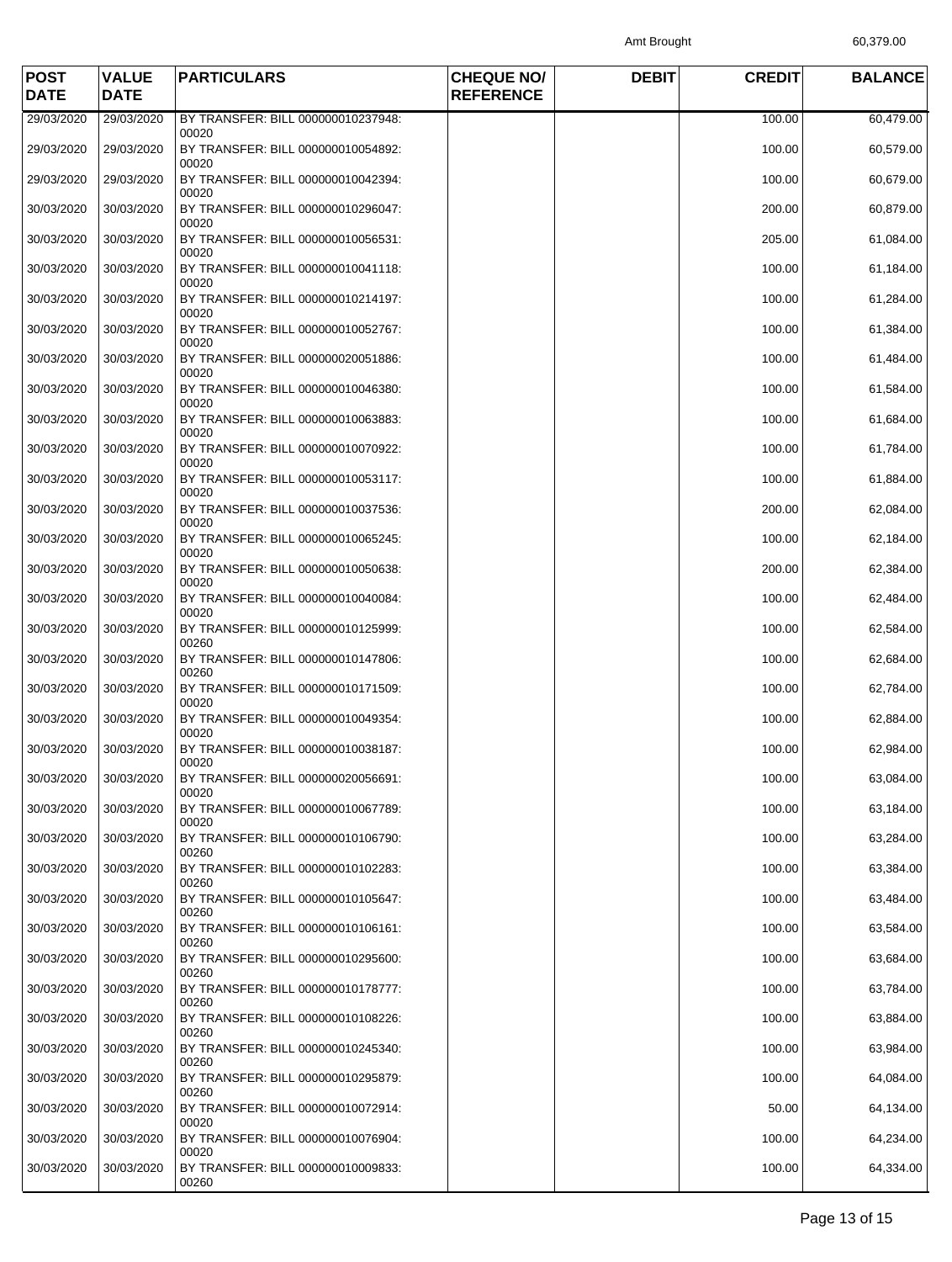Amt Brought 64,334.00

| <b>POST</b><br><b>DATE</b> | <b>VALUE</b><br><b>DATE</b> | <b>PARTICULARS</b>                                             | <b>CHEQUE NO/</b><br><b>REFERENCE</b> | <b>DEBIT</b> | <b>CREDIT</b> | <b>BALANCE</b> |
|----------------------------|-----------------------------|----------------------------------------------------------------|---------------------------------------|--------------|---------------|----------------|
| 30/03/2020                 | 30/03/2020                  | BY TRANSFER: BILL 000000010078902:                             |                                       |              | 100.00        | 64,434.00      |
| 30/03/2020                 | 30/03/2020                  | 00260<br>BY TRANSFER: BILL 000000010060141:<br>00260           |                                       |              | 100.00        | 64,534.00      |
| 30/03/2020                 | 30/03/2020                  | BY TRANSFER: BILL 000000010261852:<br>00260                    |                                       |              | 100.00        | 64,634.00      |
| 30/03/2020                 | 30/03/2020                  | BY TRANSFER: BILL 000000010102316:<br>00260                    |                                       |              | 100.00        | 64,734.00      |
| 30/03/2020                 | 30/03/2020                  | BY TRANSFER: BILL 000000010255719:<br>00260                    |                                       |              | 100.00        | 64,834.00      |
| 30/03/2020                 | 30/03/2020                  | BY TRANSFER: BILL 000000010104665:<br>00260                    |                                       |              | 100.00        | 64,934.00      |
| 30/03/2020                 | 30/03/2020                  | BY TRANSFER: BILL 000000010295816:<br>00260                    |                                       |              | 100.00        | 65,034.00      |
| 30/03/2020                 | 30/03/2020                  | BY TRANSFER: BILL 000000010164393:<br>00260                    |                                       |              | 100.00        | 65,134.00      |
| 30/03/2020                 | 30/03/2020                  | BY TRANSFER: BILL 000000010295096:<br>00260                    |                                       |              | 100.00        | 65,234.00      |
| 30/03/2020                 | 30/03/2020                  | BY TRANSFER: BILL 000000010295317:<br>00260                    |                                       |              | 100.00        | 65,334.00      |
| 30/03/2020                 | 30/03/2020                  | BY TRANSFER: BILL 000000010107692:<br>00260                    |                                       |              | 100.00        | 65,434.00      |
| 30/03/2020                 | 30/03/2020                  | BY TRANSFER: BILL 000000010295686:<br>00020                    |                                       |              | 108.00        | 65,542.00      |
| 30/03/2020                 | 30/03/2020                  | BY TRANSFER: BILL 000000010270089:<br>00020                    |                                       |              | 111.00        | 65,653.00      |
| 30/03/2020                 | 30/03/2020                  | BY TRANSFER: BILL 000000010054392:<br>00020                    |                                       |              | 123.00        | 65,776.00      |
| 30/03/2020                 | 30/03/2020                  | BY TRANSFER: BILL 000000010067572:<br>00020                    |                                       |              | 100.00        | 65,876.00      |
| 30/03/2020                 | 30/03/2020                  | BY TRANSFER: BILL 000000010056531:<br>00020                    |                                       |              | 150.00        | 66,026.00      |
| 30/03/2020                 | 30/03/2020                  | BY TRANSFER: BILL 000000010270085:<br>00020                    |                                       |              | 205.00        | 66,231.00      |
| 30/03/2020                 | 30/03/2020                  | BY TRANSFER: BILL 000000010057741:<br>00020                    |                                       |              | 100.00        | 66,331.00      |
| 30/03/2020                 | 30/03/2020                  | BY TRANSFER: BILL 000000010244886:<br>00020                    |                                       |              | 100.00        | 66,431.00      |
| 30/03/2020                 | 30/03/2020                  | BY CHEQUE DEPOSIT: BILL<br>000000010248616:00170-CHQ NO~231739 | 231739                                |              | 200.00        | 66,631.00      |
| 30/03/2020                 | 30/03/2020                  | BY SINGLE SIDED CREDIT:00170                                   |                                       |              | 4,200.00      | 70,831.00      |
| 31/03/2020                 | 31/03/2020                  | BY TRANSFER: BILL 000000010083266:<br>00260                    |                                       |              | 111.00        | 70,942.00      |
| 31/03/2020                 | 31/03/2020                  | BY TRANSFER: BILL 000000010251349:<br>00260                    |                                       |              | 100.00        | 71,042.00      |
| 31/03/2020                 | 31/03/2020                  | BY TRANSFER: BILL 000000010083816:<br>00260                    |                                       |              | 100.00        | 71,142.00      |
| 31/03/2020                 | 31/03/2020                  | BY TRANSFER: BILL 000000010055031:<br>00260                    |                                       |              | 100.00        | 71,242.00      |
| 31/03/2020                 | 31/03/2020                  | BY TRANSFER: BILL 000000010044217:<br>00260                    |                                       |              | 100.00        | 71,342.00      |
| 31/03/2020                 | 31/03/2020                  | BY TRANSFER: BILL 000000010041623:<br>00260                    |                                       |              | 100.00        | 71,442.00      |
| 31/03/2020                 | 31/03/2020                  | BY TRANSFER: BILL 000000010103857:<br>00260                    |                                       |              | 100.00        | 71,542.00      |
| 31/03/2020                 | 31/03/2020                  | BY TRANSFER: BILL 000000010116379:<br>00260                    |                                       |              | 101.00        | 71,643.00      |
| 31/03/2020                 | 31/03/2020                  | BY TRANSFER: BILL 000000010047052:<br>00260                    |                                       |              | 100.00        | 71,743.00      |
| 31/03/2020                 | 31/03/2020                  | BY TRANSFER: BILL 000000010299315:<br>00260                    |                                       |              | 100.00        | 71,843.00      |
| 31/03/2020                 | 31/03/2020                  | BY TRANSFER: BILL 000000010045589:<br>00260                    |                                       |              | 100.00        | 71,943.00      |
| 31/03/2020                 | 31/03/2020                  | BY TRANSFER: BILL 000000010053792:<br>00260                    |                                       |              | 100.00        | 72,043.00      |
| 31/03/2020                 | 31/03/2020                  | BY TRANSFER: BILL 000000010053681:<br>00260                    |                                       |              | 100.00        | 72,143.00      |
| 31/03/2020                 | 31/03/2020                  | BY TRANSFER: BILL 000000010018415:<br>00260                    |                                       |              | 200.00        | 72,343.00      |
| 31/03/2020                 | 31/03/2020                  | BY TRANSFER: BILL 000000010007422:<br>00260                    |                                       |              | 200.00        | 72,543.00      |